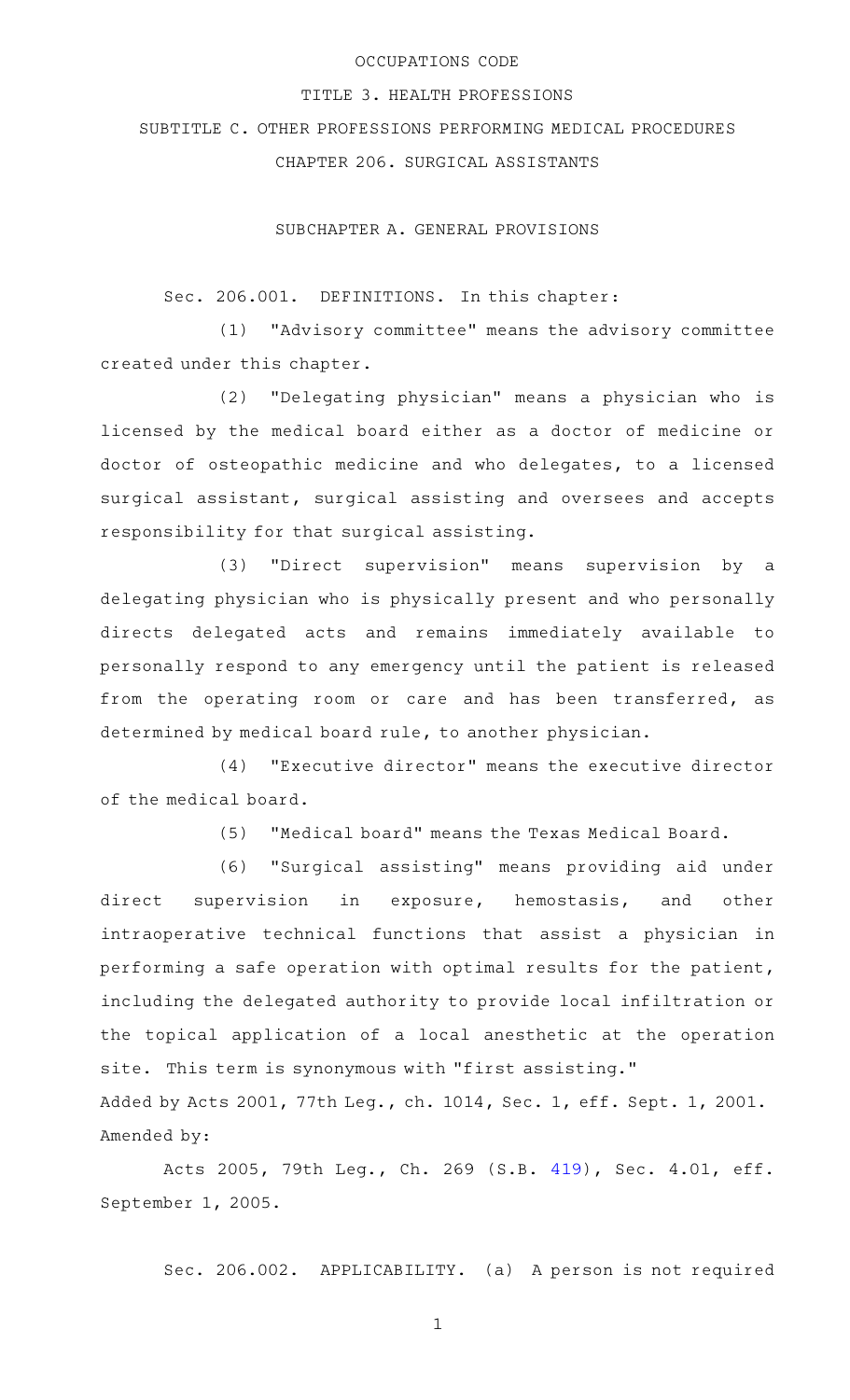to hold a license under this chapter if the person is:

(1) a student enrolled in a surgical assistant education program approved by the medical board who is assisting in a surgical operation that is an integral part of the program of study;

(2) a surgical assistant employed in the service of the federal government while performing duties related to that employment;

(3) a person acting under the delegated authority of a licensed physician;

(4) a licensed health care worker acting within the scope of the person's license;

(5) a registered nurse; or

(6) a licensed physician assistant.

(b) This chapter does not affect the authority of a licensed physician to delegate acts under Subtitle B.

Added by Acts 2001, 77th Leg., ch. 1014, Sec. 1, eff. Sept. 1, 2001.

### SUBCHAPTER B. ADVISORY COMMITTEE

Sec. 206.051. ADVISORY COMMITTEE. (a) The advisory committee is an informal advisory committee to the medical board and is not subject to Chapter [2110,](http://www.statutes.legis.state.tx.us/GetStatute.aspx?Code=GV&Value=2110) Government Code.

(b) The advisory committee has no independent rulemaking authority.

Added by Acts 2001, 77th Leg., ch. 1014, Sec. 1, eff. Sept. 1, 2001.

Sec. 206.052. APPOINTMENT OF ADVISORY COMMITTEE. (a) The advisory committee consists of six members appointed by the president of the medical board. One member must be a registered perioperative nurse with at least five years of clinical experience as a registered perioperative nurse. Each of the remaining members must be:

(1) a practicing surgical assistant who has at least five years of clinical experience as a surgical assistant; or

(2) a physician licensed in this state who supervises a surgical assistant.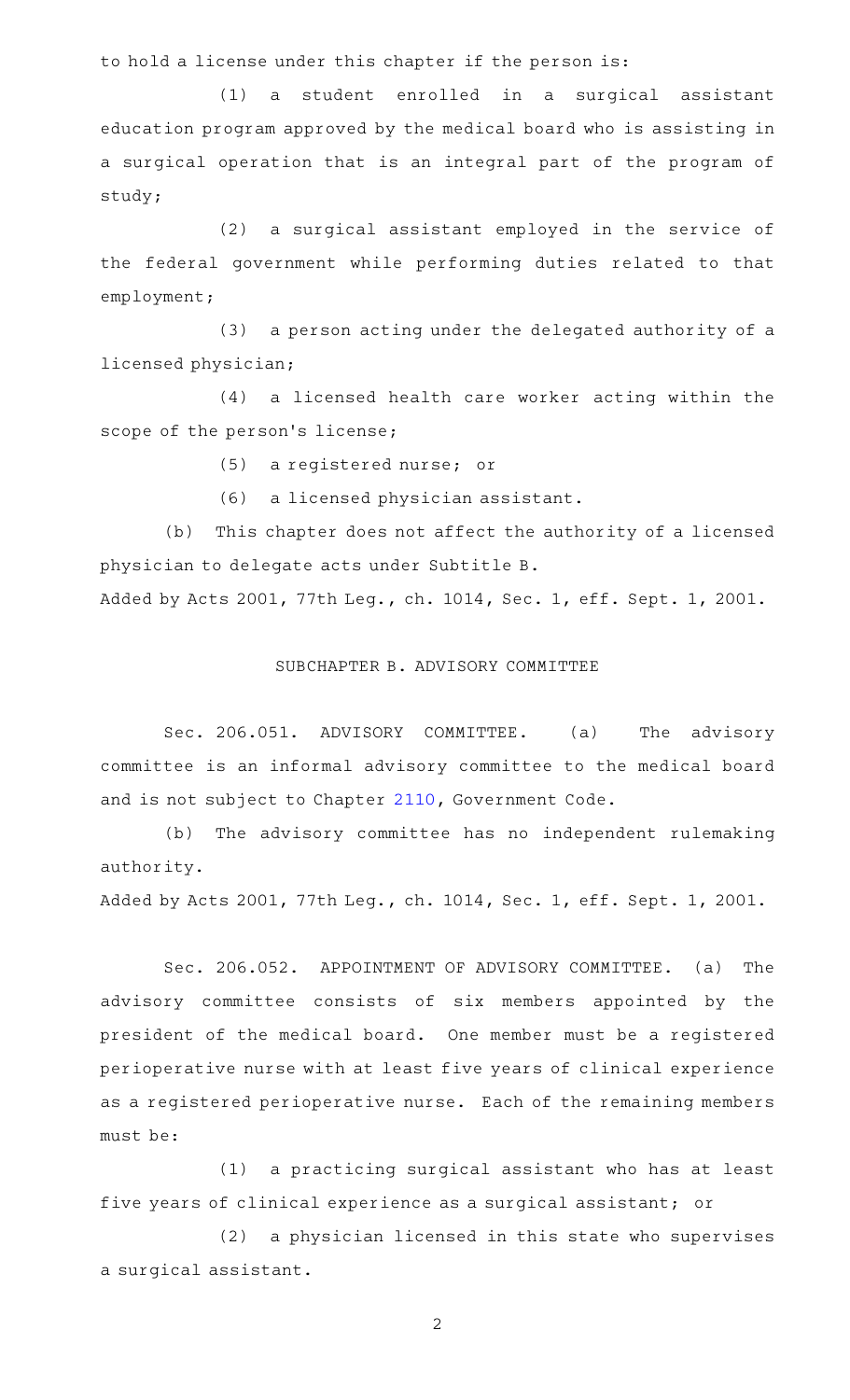(b) Appointments to the advisory committee shall be made without regard to the race, color, disability, sex, religion, age, or national origin of the appointees. Added by Acts 2001, 77th Leg., ch. 1014, Sec. 1, eff. Sept. 1, 2001.

Sec. 206.053. MEMBERSHIP AND EMPLOYEE RESTRICTIONS. (a) In this section, "Texas trade association" means a cooperative and voluntarily joined association of business or professional competitors in this state designed to assist its members and its industry or profession in dealing with mutual business or professional problems and in promoting their common interest.

(b) A person may not be a member of the advisory committee if:

(1) the person is an officer, employee, or paid consultant of a Texas trade association in the field of surgical assisting; or

 $(2)$  the person's spouse is an officer, manager, or paid consultant of a Texas trade association in the field of surgical assisting.

(c) A person may not be a member of the advisory committee if the person is required to register as a lobbyist under Chapter [305](http://www.statutes.legis.state.tx.us/GetStatute.aspx?Code=GV&Value=305), Government Code, because of the person's activities for compensation on behalf of a profession related to the field of surgical assisting.

Added by Acts 2001, 77th Leg., ch. 1014, Sec. 1, eff. Sept. 1, 2001.

Sec. 206.054. TERMS; VACANCY. (a) Members of the advisory committee are appointed for two-year terms. The terms of the members expire on February 1 of each odd-numbered year.

(b) If a vacancy occurs during a member's term, the president of the medical board shall appoint a new member to fill the unexpired term.

(c) An advisory committee member may not serve more than two consecutive full terms.

Added by Acts 2001, 77th Leg., ch. 1014, Sec. 1, eff. Sept. 1, 2001.

Sec. 206.055. GROUNDS FOR REMOVAL. (a) It is a ground for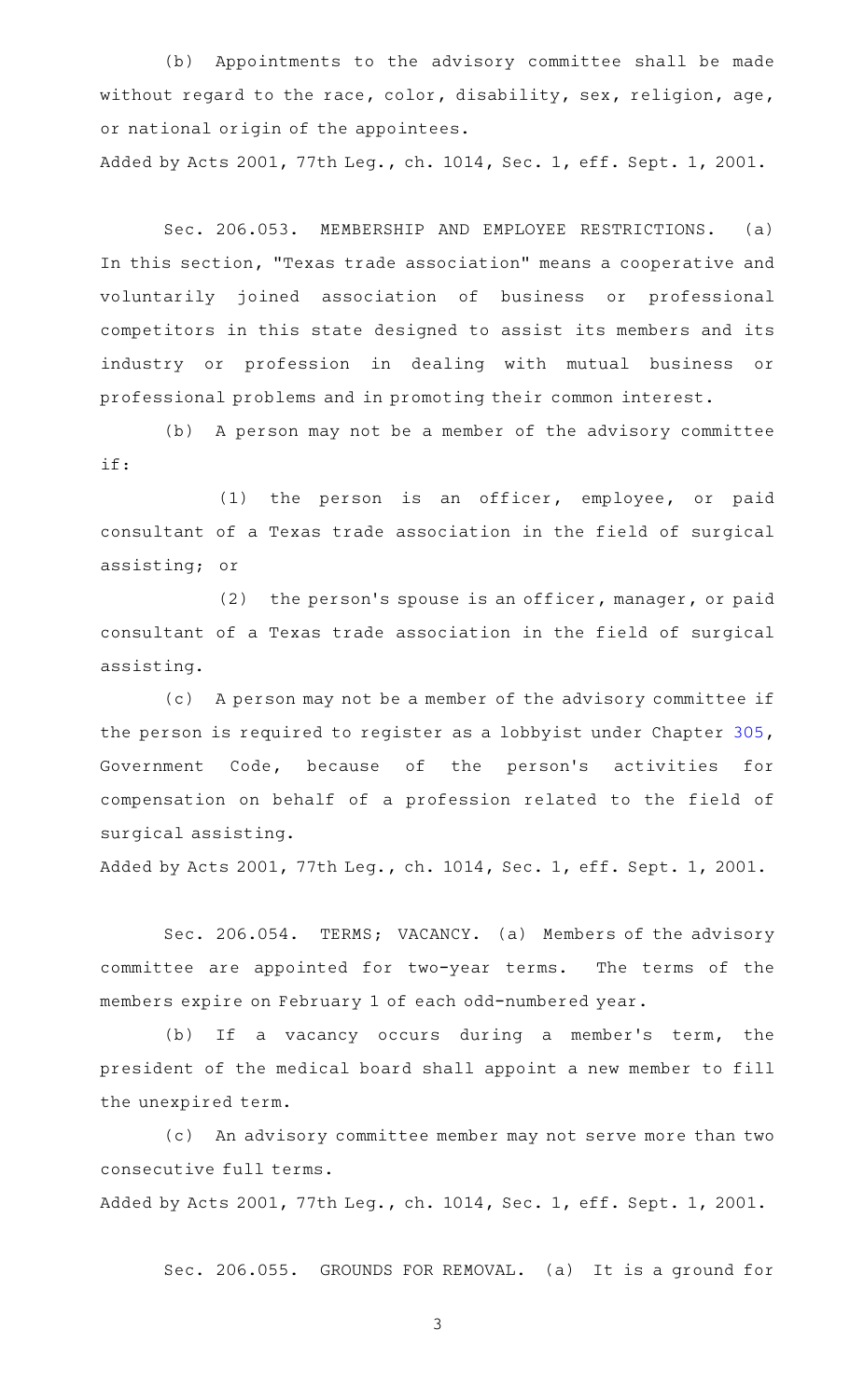removal from the advisory committee that a member:

 $(1)$  does not have at the time of appointment the qualifications required by Section [206.052;](http://www.statutes.legis.state.tx.us/GetStatute.aspx?Code=OC&Value=206.052)

(2) does not maintain during service on the advisory committee the qualifications required by Section [206.052;](http://www.statutes.legis.state.tx.us/GetStatute.aspx?Code=OC&Value=206.052)

(3) is ineligible for membership under Section [206.053;](http://www.statutes.legis.state.tx.us/GetStatute.aspx?Code=OC&Value=206.053) or

 $(4)$  cannot, because of illness or disability, discharge the member 's duties for a substantial part of the member 's term.

(b) The validity of an action of the committee is not affected by the fact that it is taken when a ground for removal of a committee member exists.

Added by Acts 2001, 77th Leg., ch. 1014, Sec. 1, eff. Sept. 1, 2001.

Sec. 206.056. OFFICERS. The president of the medical board shall designate biennially a committee member as the presiding officer of the advisory committee to serve in that capacity at the will of the president.

Added by Acts 2001, 77th Leg., ch. 1014, Sec. 1, eff. Sept. 1, 2001.

Sec. 206.057. PER DIEM. An advisory committee member is not entitled to reimbursement for travel expenses or compensation. Added by Acts 2001, 77th Leg., ch. 1014, Sec. 1, eff. Sept. 1, 2001.

Sec. 206.058. MEETINGS. (a) The advisory committee shall meet as requested by the medical board.

(b) A meeting may be held by telephone conference call. Added by Acts 2001, 77th Leg., ch. 1014, Sec. 1, eff. Sept. 1, 2001.

SUBCHAPTER C. POWERS AND DUTIES OF MEDICAL BOARD

Sec. 206.101. GENERAL POWERS AND DUTIES. The medical board shall:

(1) establish qualifications for a surgical assistant to practice in this state;

(2) establish requirements for an examination for a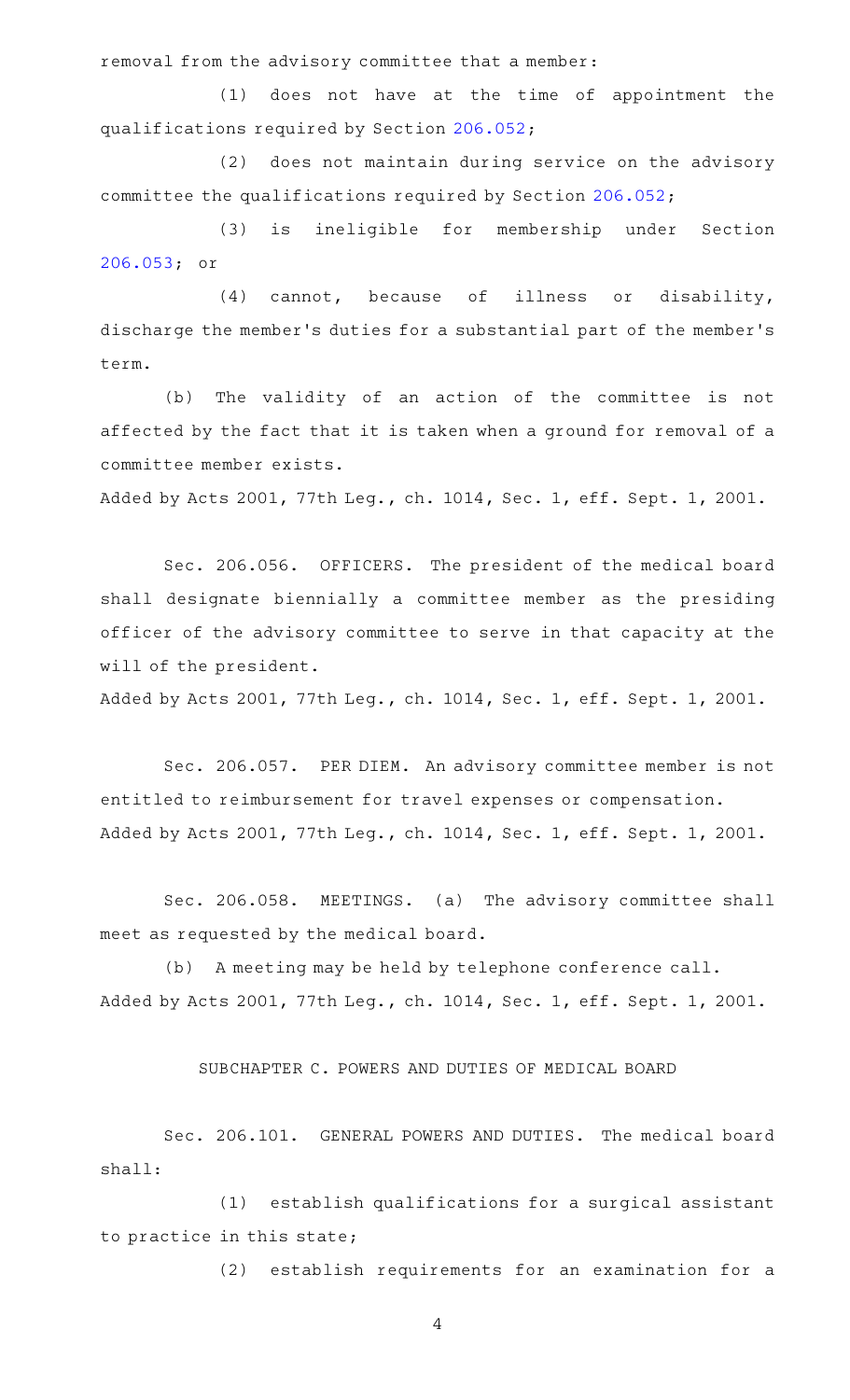license to practice as a surgical assistant;

(3) establish minimum education and training requirements necessary for a license to practice as a surgical assistant;

(4) prescribe the application form for a license to practice as a surgical assistant; and

(5) develop an approved program of mandatory continuing education and the manner in which attendance at all approved courses, clinics, forums, lectures, programs, or seminars is monitored and recorded.

Added by Acts 2001, 77th Leg., ch. 1014, Sec. 1, eff. Sept. 1, 2001.

Sec. 206.103. GIFTS, GRANTS, AND DONATIONS. In addition to any fees paid to the medical board or money appropriated to the medical board, the medical board may receive and accept under this chapter a gift, grant, donation, or other item of value from any source, including the United States or a private source. Added by Acts 2001, 77th Leg., ch. 1014, Sec. 1, eff. Sept. 1, 2001.

# SUBCHAPTER D. PUBLIC INTEREST INFORMATION; COMPLAINT AND INVESTIGATIVE INFORMATION

Sec. 206.151. PUBLIC PARTICIPATION. (a) The medical board shall develop and implement policies that provide the public with a reasonable opportunity to appear before the medical board and speak on any issue relating to surgical assistants.

(b) The executive director of the medical board shall prepare and maintain a written plan that describes how a person who does not speak English may be provided reasonable access to the medical board's programs and services under this chapter. Added by Acts 2001, 77th Leg., ch. 1014, Sec. 1, eff. Sept. 1, 2001.

Sec. 206.152. PUBLIC INTEREST INFORMATION. (a) The medical board shall prepare information of public interest describing the functions of the medical board and the procedures by which complaints are filed and resolved under this chapter.

(b) The medical board shall make the information available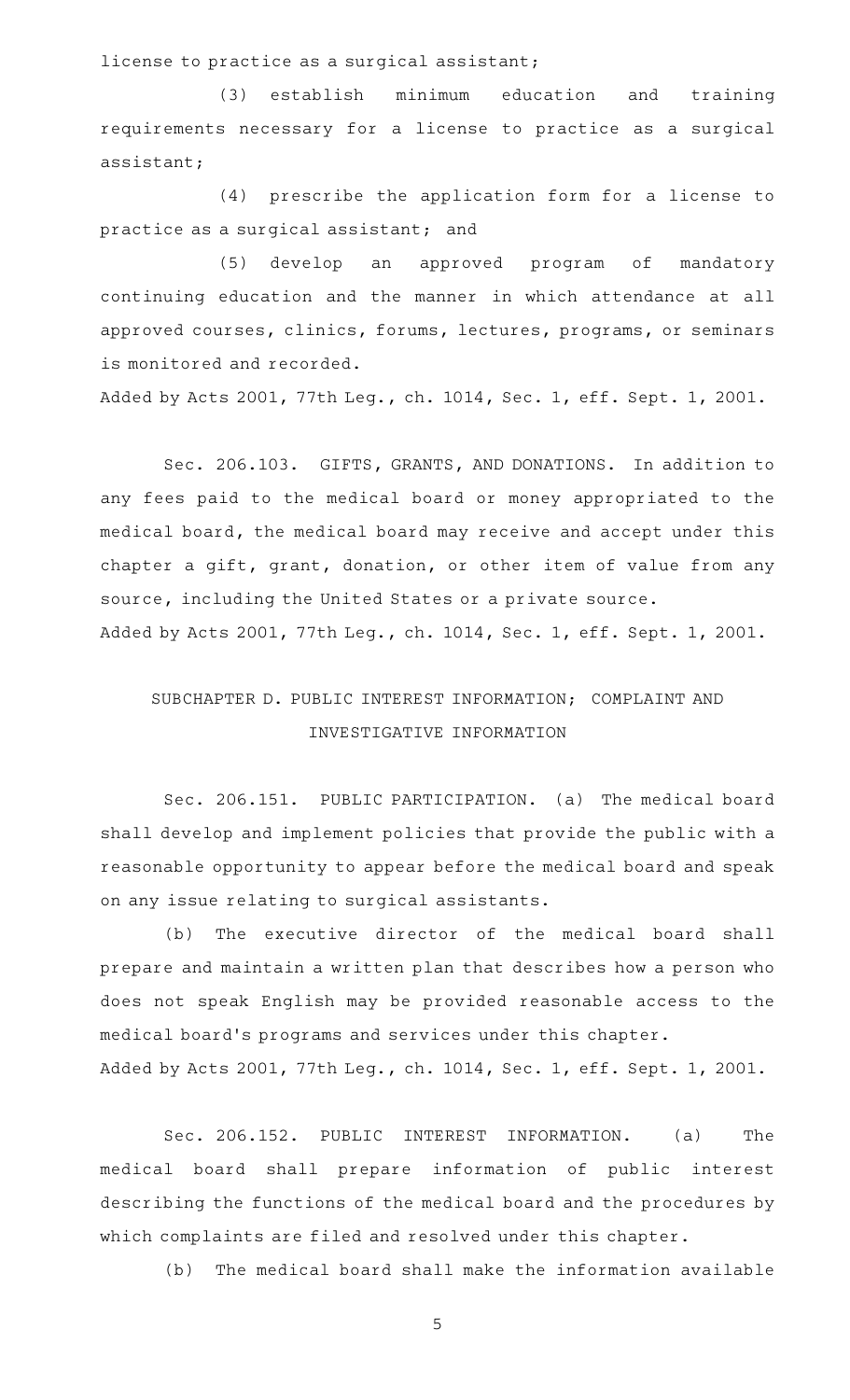to the public and appropriate state agencies. Added by Acts 2001, 77th Leg., ch. 1014, Sec. 1, eff. Sept. 1, 2001.

Sec. 206.153. COMPLAINTS. (a) The medical board by rule shall establish methods by which consumers and service recipients are notified of the name, mailing address, and telephone number of the medical board for the purpose of directing complaints about licensed surgical assistants to the medical board.

(b) The medical board shall list with its regular telephone number any toll-free telephone number established under other state law that may be called to present a complaint about a licensed surgical assistant.

Added by Acts 2001, 77th Leg., ch. 1014, Sec. 1, eff. Sept. 1, 2001.

Sec. 206.154. RECORDS OF COMPLAINTS. (a) The medical board shall maintain a file on each written complaint filed with the medical board under this chapter. The file must include:

(1) the name of the person who filed the complaint;

 $(2)$  the date the complaint is received by the medical board;

 $(3)$  the subject matter of the complaint;

(4) the name of each person contacted in relation to the complaint;

(5) a summary of the results of the review or investigation of the complaint; and

 $(6)$  an explanation of the reason the file was closed, if the medical board closed the file without taking action other than to investigate the complaint.

(b) The medical board shall provide to the person filing the complaint and to each person who is a subject of the complaint a copy of the medical board 's policies and procedures relating to complaint investigation and resolution. A person who reports a complaint by phone shall be given information on how to file a written complaint.

(c) The medical board, at least quarterly and until final disposition of the complaint, shall notify the person filing the complaint and each person who is a subject of the complaint of the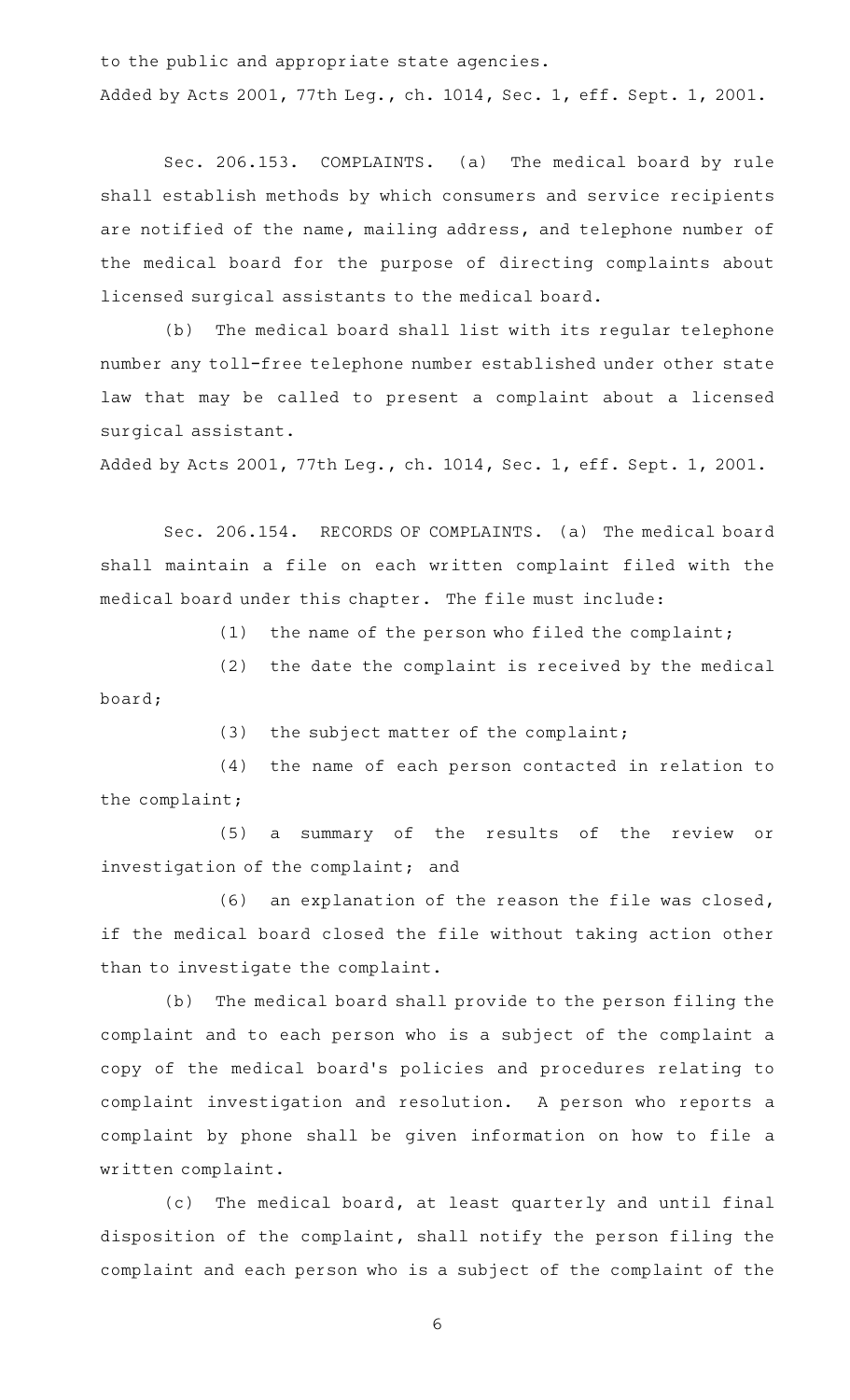status of the investigation unless the notice would jeopardize an undercover investigation.

Added by Acts 2001, 77th Leg., ch. 1014, Sec. 1, eff. Sept. 1, 2001.

Sec. 206.155. LICENSE HOLDER ACCESS TO COMPLAINT INFORMATION. (a) The medical board shall provide a license holder who is the subject of a formal complaint filed under this chapter with access to all information in its possession that the medical board intends to offer into evidence in presenting its case in chief at the contested hearing on the complaint, subject to any other privilege or restriction established by rule, statute, or legal precedent. The medical board shall provide the information not later than the 30th day after receipt of a written request from the license holder or the license holder 's counsel, unless good cause is shown for delay.

(b) Notwithstanding Subsection (a), the medical board is not required to provide:

- (1) medical board investigative reports;
- (2) investigative memoranda;
- (3) the identity of a nontestifying complainant;
- (4) attorney-client communications;
- (5) attorney work product; or

(6) other material covered by a privilege recognized by the Texas Rules of Civil Procedure or the Texas Rules of Evidence.

(c) The provision of information does not constitute a waiver of privilege or confidentiality under this chapter or other law.

Added by Acts 2001, 77th Leg., ch. 1014, Sec. 1, eff. Sept. 1, 2001.

Sec. 206.156. HEALTH CARE ENTITY REQUEST FOR INFORMATION. On the written request of a health care entity, the medical board shall provide to the entity:

(1) information about a complaint filed against a license holder that was resolved after investigation by:

(A) a disciplinary order of the medical board; or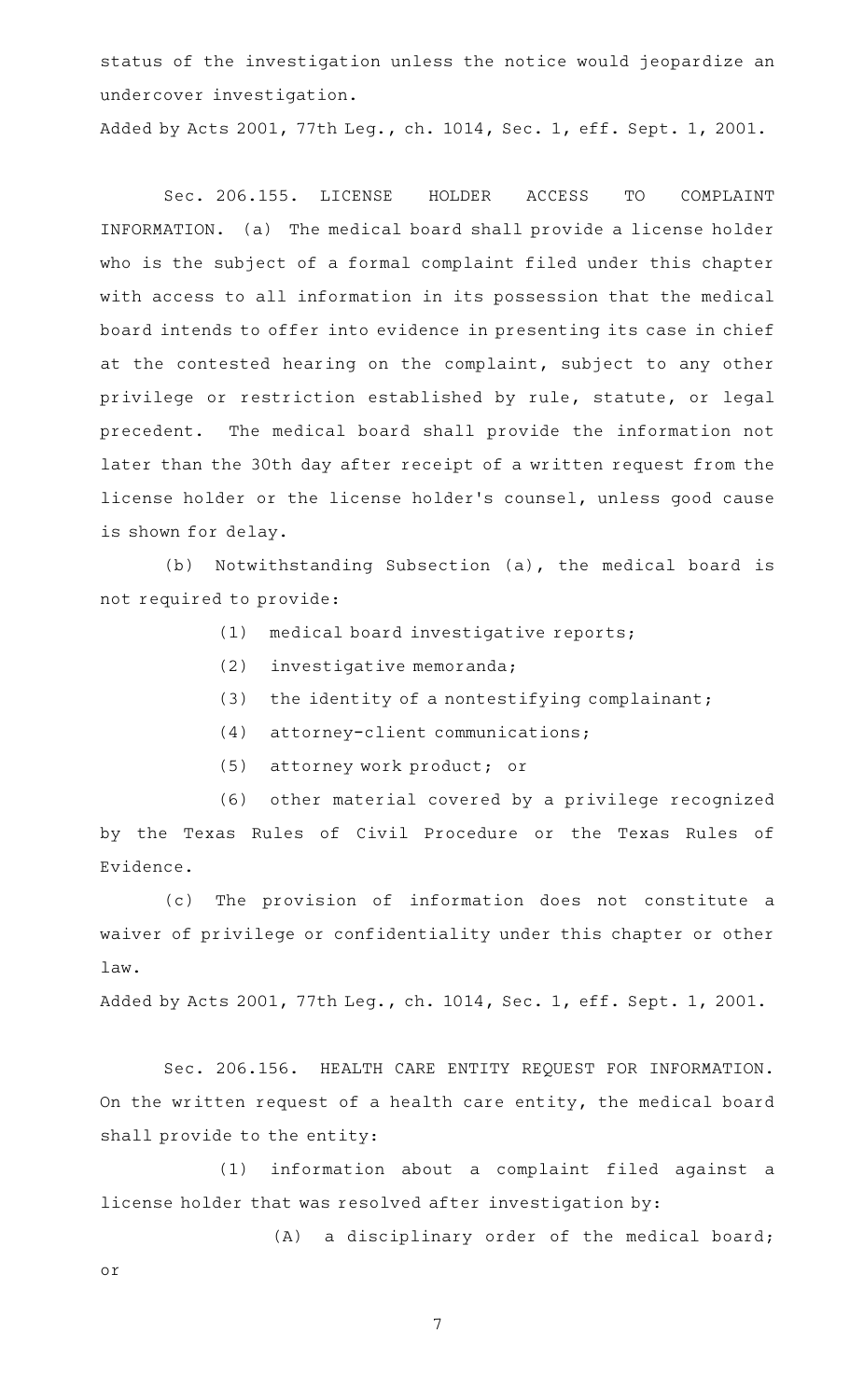#### (B) an agreed settlement; and

 $(2)$  the basis of and current status of any complaint under active investigation that has been referred by the executive director or the director 's designee for legal action. Added by Acts 2001, 77th Leg., ch. 1014, Sec. 1, eff. Sept. 1, 2001.

Sec. 206.157. CONFIDENTIALITY OF INVESTIGATIVE INFORMATION. A complaint, adverse report, investigation file, or other report, the identity of and reports made by a physician or surgical assistant performing or supervising compliance monitoring for the medical board, or other investigative information in the possession of or received or gathered by the medical board, medical board employee or agent relating to a license holder, a license application, or a criminal investigation or proceeding is privileged and confidential and is not subject to discovery, subpoena, or other means of legal compulsion for release to any person other than the medical board or medical board employee or agent involved in license holder discipline.

Added by Acts 2001, 77th Leg., ch. 1014, Sec. 1, eff. Sept. 1, 2001.

Sec. 206.1575. CONDUCT OF INVESTIGATION. The medical board shall complete a preliminary investigation of a complaint not later than the 30th day after the date of receiving the complaint. The medical board shall first determine whether the surgical assistant constitutes a continuing threat to the public welfare. On completion of the preliminary investigation, the medical board shall determine whether to officially proceed on the complaint. If the medical board fails to complete the preliminary investigation in the time required by this section, the medical board's official investigation is considered to commence on that date. Added by Acts 2005, 79th Leg., Ch. 269 (S.B. [419](http://www.legis.state.tx.us/tlodocs/79R/billtext/html/SB00419F.HTM)), Sec. 4.02, eff. September 1, 2005.

Sec. 206.158. PERMITTED DISCLOSURE OF INVESTIGATIVE INFORMATION. (a) Investigative information in the possession of the medical board, medical board employee, or agent that relates to the discipline of a license holder may be disclosed to: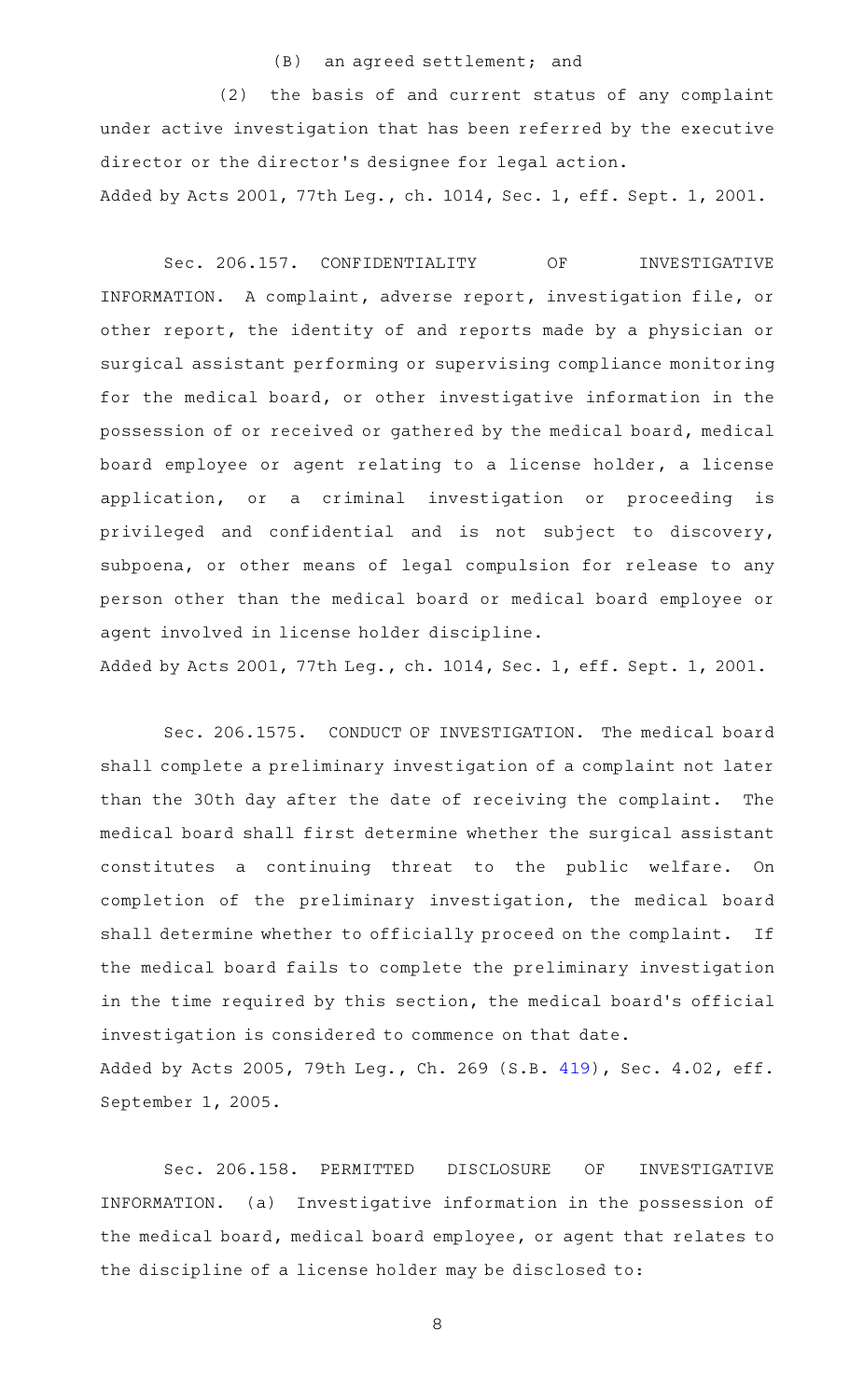(1) a licensing authority in another state or a territory or country in which the license holder is licensed or has applied for a license; or

(2) a peer review committee reviewing:

 $(A)$  an application for privileges; or

(B) the qualifications of the license holder with respect to retaining privileges.

(b) If the investigative information in the possession of the medical board or a medical board employee or agent indicates a crime may have been committed, the medical board shall report the information to the proper law enforcement agency. The medical board shall cooperate with and assist all law enforcement agencies conducting criminal investigations of a license holder by providing information relevant to the investigation. Confidential information disclosed by the medical board to a law enforcement agency remains confidential and may not be disclosed by the law enforcement agency except as necessary to further the investigation.

Added by Acts 2001, 77th Leg., ch. 1014, Sec. 1, eff. Sept. 1, 2001.

Sec. 206.159. IMMUNITY AND REPORTING REQUIREMENTS. (a) A medical peer review committee in this state, a quality assurance committee in this state, a surgical assistant, a surgical assistant student, a physician practicing medicine in this state, or any person usually present in an operating room, including a nurse or surgical technologist, shall report relevant information to the advisory committee related to the acts of a surgical assistant in this state if, in that person 's opinion, a surgical assistant poses a continuing threat to the public welfare through the person 's practice as a surgical assistant. The duty to report under this section may not be nullified through contract.

(b) A person who, without malice, furnishes records, information, or assistance to the advisory committee under this section is immune from any civil liability arising from that action in a suit against the person brought by or on behalf of a surgical assistant who is reported under this section.

(c) Sections [160.002](http://www.statutes.legis.state.tx.us/GetStatute.aspx?Code=OC&Value=160.002), [160.003,](http://www.statutes.legis.state.tx.us/GetStatute.aspx?Code=OC&Value=160.003) [160.006](http://www.statutes.legis.state.tx.us/GetStatute.aspx?Code=OC&Value=160.006), [160.007,](http://www.statutes.legis.state.tx.us/GetStatute.aspx?Code=OC&Value=160.007) [160.009](http://www.statutes.legis.state.tx.us/GetStatute.aspx?Code=OC&Value=160.009),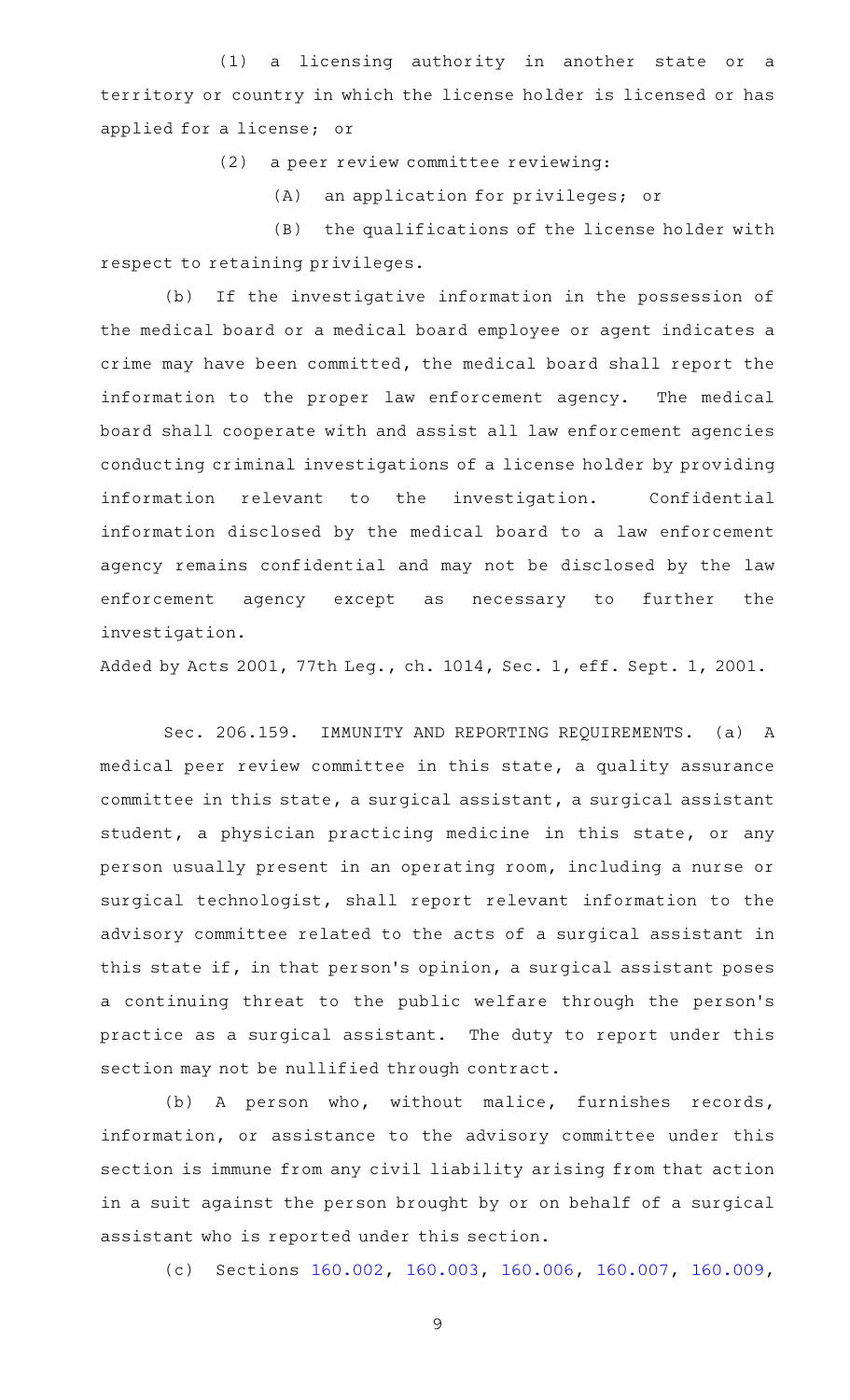[160.013,](http://www.statutes.legis.state.tx.us/GetStatute.aspx?Code=OC&Value=160.013) and [160.014](http://www.statutes.legis.state.tx.us/GetStatute.aspx?Code=OC&Value=160.014) apply to medical peer review regarding a licensed surgical assistant.

Added by Acts 2001, 77th Leg., ch. 1014, Sec. 1, eff. Sept. 1, 2001.

#### SUBCHAPTER E. LICENSE REQUIREMENTS

Sec. 206.201. LICENSE REQUIRED. (a) Except as provided by Section [206.002](http://www.statutes.legis.state.tx.us/GetStatute.aspx?Code=OC&Value=206.002), a person may not practice as a surgical assistant unless the person is licensed under this chapter.

 $(b)$  Unless the person holds a license under this chapter, a person may not use, in connection with the person 's name:

(1) the title "Licensed Surgical Assistant"; or

(2) any other designation that would imply that the person is a licensed surgical assistant. Added by Acts 2001, 77th Leg., ch. 1014, Sec. 1, eff. Sept. 1, 2001.

Sec. 206.202. LICENSE APPLICATION. An applicant for a

license must: (1) file a written application with the medical board

on a form prescribed by the medical board; and

(2) pay the application fee set by the medical board. Added by Acts 2001, 77th Leg., ch. 1014, Sec. 1, eff. Sept. 1, 2001.

Sec. 206.2025. CRIMINAL HISTORY RECORD INFORMATION REQUIREMENT FOR LICENSE ISSUANCE. (a) The medical board shall require that an applicant for a license submit a complete and legible set of fingerprints, on a form prescribed by the board, to the board or to the Department of Public Safety for the purpose of obtaining criminal history record information from the Department of Public Safety and the Federal Bureau of Investigation.

(b) The medical board may not issue a license to a person who does not comply with the requirement of Subsection (a).

(c) The medical board shall conduct a criminal history record information check of each applicant for a license using information:

(1) provided by the individual under this section; and

(2) made available to the board by the Department of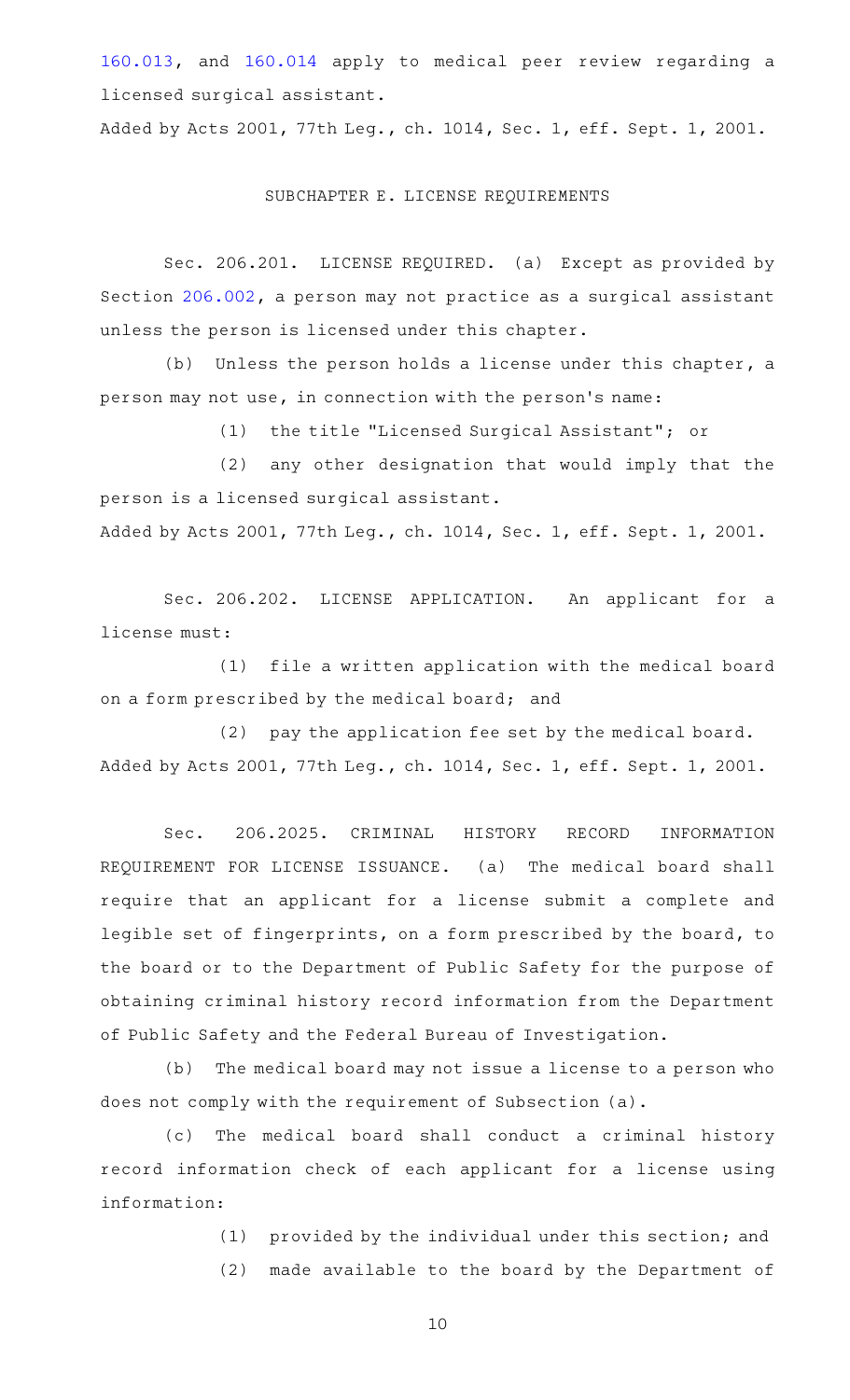Public Safety, the Federal Bureau of Investigation, and any other criminal justice agency under Chapter [411,](http://www.statutes.legis.state.tx.us/GetStatute.aspx?Code=GV&Value=411) Government Code.

(d) The medical board may:

(1) enter into an agreement with the Department of Public Safety to administer a criminal history record information check required under this section; and

(2) authorize the Department of Public Safety to collect from each applicant the costs incurred by the Department of Public Safety in conducting the criminal history record information check.

Added by Acts 2019, 86th Leg., R.S., Ch. 1231 (H.B. [1504](http://www.legis.state.tx.us/tlodocs/86R/billtext/html/HB01504F.HTM)), Sec. 21, eff. September 1, 2019.

Sec. 206.203. LICENSE ELIGIBILITY.

(a) Except as provided by Section [206.206](http://www.statutes.legis.state.tx.us/GetStatute.aspx?Code=OC&Value=206.206), to be eligible for a license, a person must:

(1) have not been convicted of a felony or a crime involving moral turpitude;

(2) not use drugs or alcohol to an extent that affects the applicant 's professional competency;

(3) not have had a license or certification revoked by a licensing agency or by a certifying professional organization; and

(4) not have engaged in fraud or deceit in applying for a license under this chapter.

(b) In addition to meeting the requirements of Subsection (a), a person must:

(1) pass the examination required by Section [206.204;](http://www.statutes.legis.state.tx.us/GetStatute.aspx?Code=OC&Value=206.204)

(2) hold at least an associate's degree based on completion of an educational program that is substantially equivalent to the education required for a registered nurse or physician assistant who specializes in surgical assisting;

(3) demonstrate to the satisfaction of the medical board the completion of full-time work experience performed in this country under the direct supervision of a physician licensed in this country and consisting of at least 2,000 hours of performance as an assistant in surgical procedures for the three years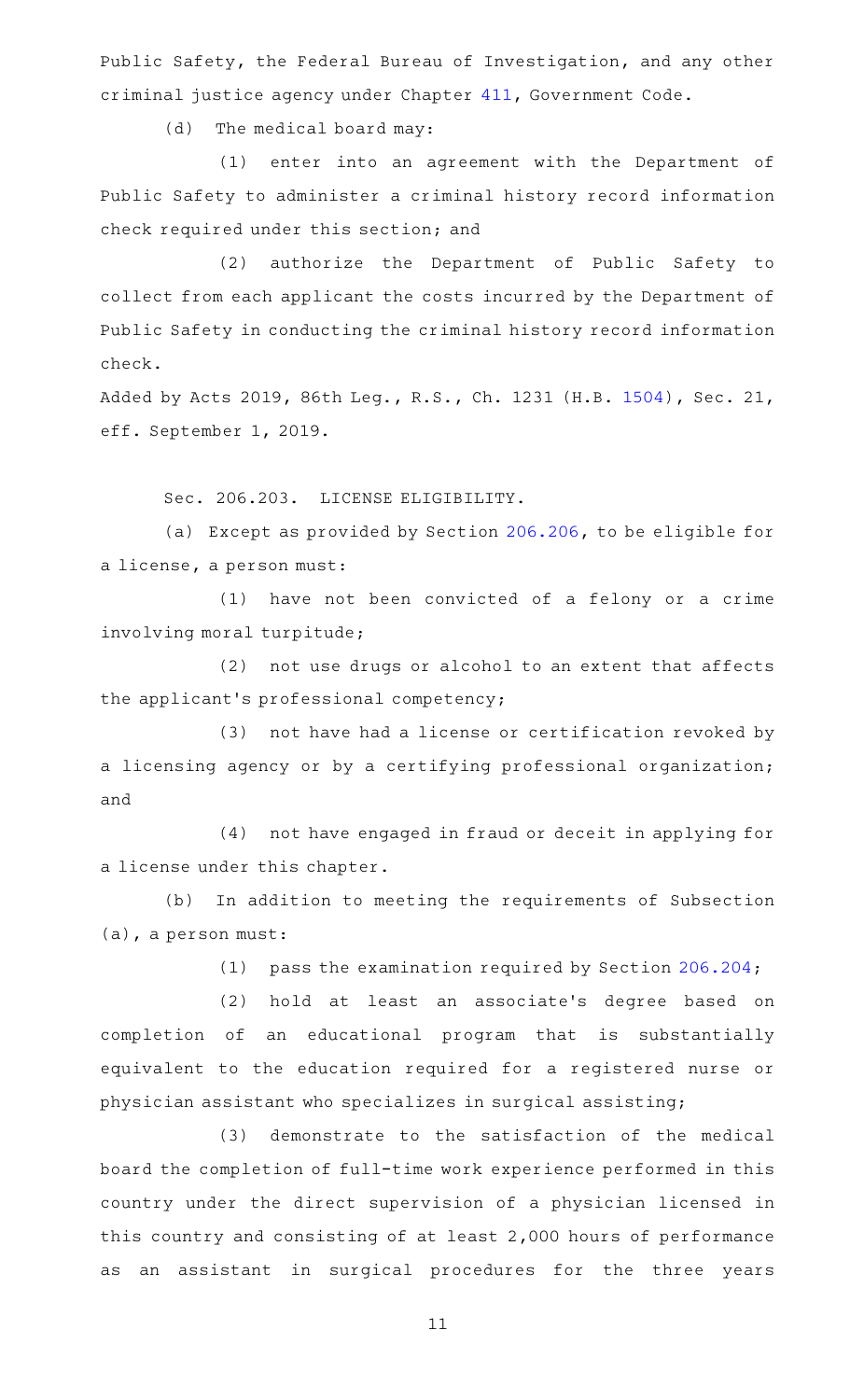preceding the date of application; and

 $(4)$  possess a current certification by a national certifying body approved by the medical board.

(c)AAA degree program described by Subsection (b)(2) must contain a clinical component and must include courses in anatomy, physiology, basic pharmacology, aseptic techniques, operative procedures, chemistry, microbiology, and pathophysiology. Added by Acts 2001, 77th Leg., ch. 1014, Sec. 1, eff. Sept. 1, 2001. Amended by:

Acts 2019, 86th Leg., R.S., Ch. 1231 (H.B. [1504](http://www.legis.state.tx.us/tlodocs/86R/billtext/html/HB01504F.HTM)), Sec. 22, eff. September 1, 2019.

Sec. 206.204. EXAMINATION. An applicant for a surgical assistant license must pass a surgical assistant examination approved by the medical board. Any written portion of the examination must be validated by an independent testing professional.

Added by Acts 2001, 77th Leg., ch. 1014, Sec. 1, eff. Sept. 1, 2001.

Sec. 206.205. SPECIAL ELIGIBILITY FOR LICENSE. (a) A person who is otherwise eligible for a license under Section [206.203](http://www.statutes.legis.state.tx.us/GetStatute.aspx?Code=OC&Value=206.203) is not required to take the examination required by Section [206.203\(](http://www.statutes.legis.state.tx.us/GetStatute.aspx?Code=OC&Value=206.203)b)(1) if the person:

(1) passed a surgical assistant examination required for certification under Section [206.203\(](http://www.statutes.legis.state.tx.us/GetStatute.aspx?Code=OC&Value=206.203)b)(4) that the medical board determines is substantially equivalent to the examination required by the medical board under this chapter; and

(2) applies for a license under this section before September 1, 2002.

(b) A person who is otherwise eligible for a license under Section [206.203](http://www.statutes.legis.state.tx.us/GetStatute.aspx?Code=OC&Value=206.203) is not required to meet the educational requirements under Section [206.203](http://www.statutes.legis.state.tx.us/GetStatute.aspx?Code=OC&Value=206.203)(b)(2) if the person applies for a license under this section before September 1, 2002, and:

(1) will complete before the third anniversary of the date the license is issued under this subsection the following academic courses approved by the medical board:

 $(A)$  anatomy;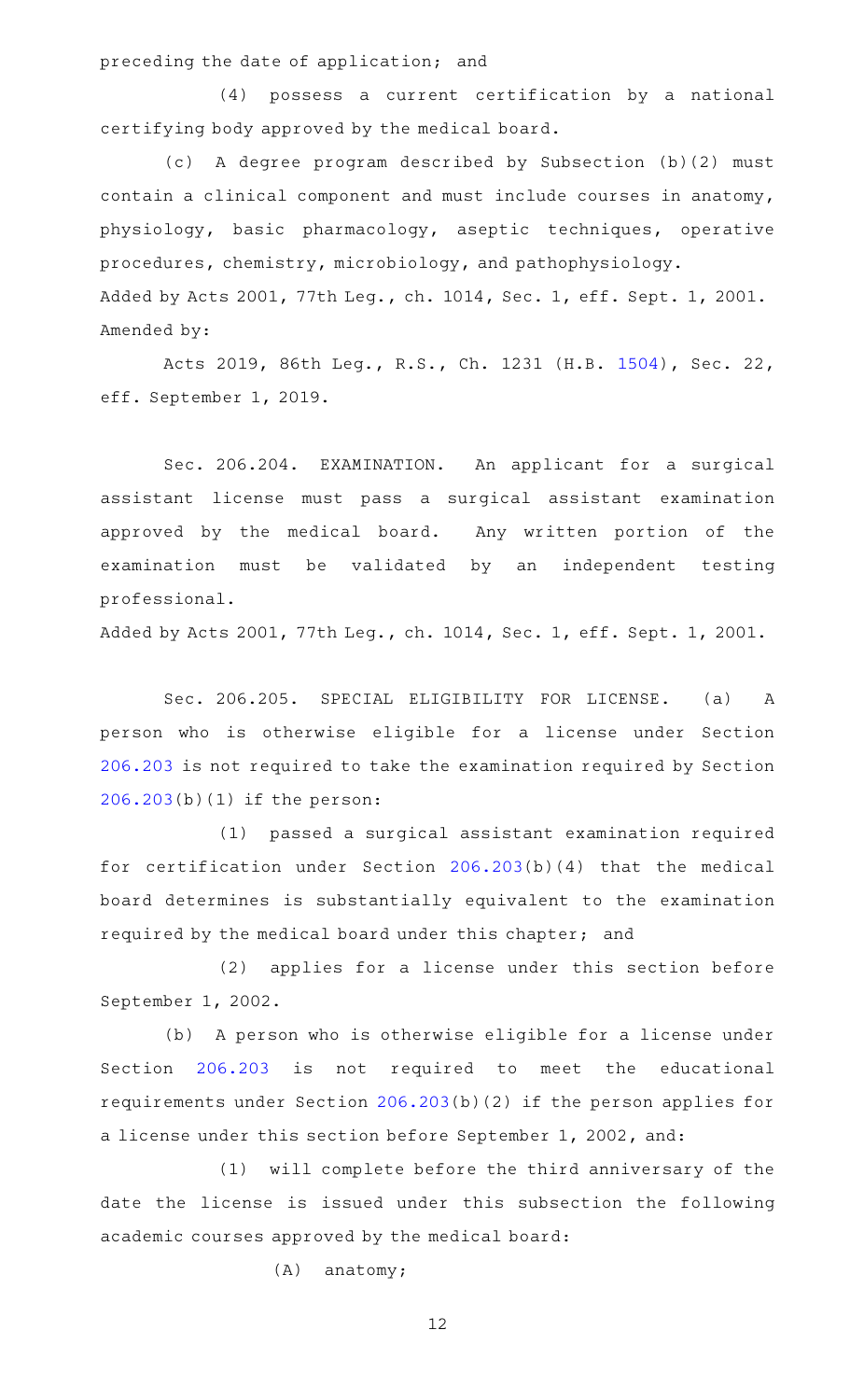- (B) physiology;
- $(C)$  basic pharmacology;
- (D) aseptic techniques;
- (E) operative procedures;
- $(F)$  chemistry; and
- (G) microbiology; or

(2) has been continuously certified since September 30, 1995, as a surgical assistant by a national certifying body approved by the medical board and has practiced full-time as a surgical assistant under the direct supervision of a physician licensed in this country.

(c)AAA license issued under Subsection (b)(1) may not be renewed after the third anniversary of the date of issuance unless the license holder completes the academic courses described by Subsection (b)(1).

Added by Acts 2001, 77th Leg., ch. 1014, Sec. 1, eff. Sept. 1, 2001.

Sec. 206.206. TEMPORARY LICENSE. (a) The medical board may, through the executive director, issue a temporary license to an applicant who:

(1) submits an application on a form prescribed by the medical board;

(2) has passed an examination required by the medical board relating to the practice of surgical assisting;

(3) pays the appropriate fee set by the medical board;

 $(4)$  if licensed in another state, is licensed in good standing; and

(5) meets all the qualifications for a license under this chapter and is waiting for the next scheduled meeting of the medical board for the license to be issued.

(b) A temporary license is valid until the 100th day after the date issued and may be extended until the 130th day after the date issued.

Added by Acts 2001, 77th Leg., ch. 1014, Sec. 1, eff. Sept. 1, 2001.

Sec. 206.207. ASSISTANCE BY MEDICAL BOARD. The medical board shall provide administrative and clerical employees as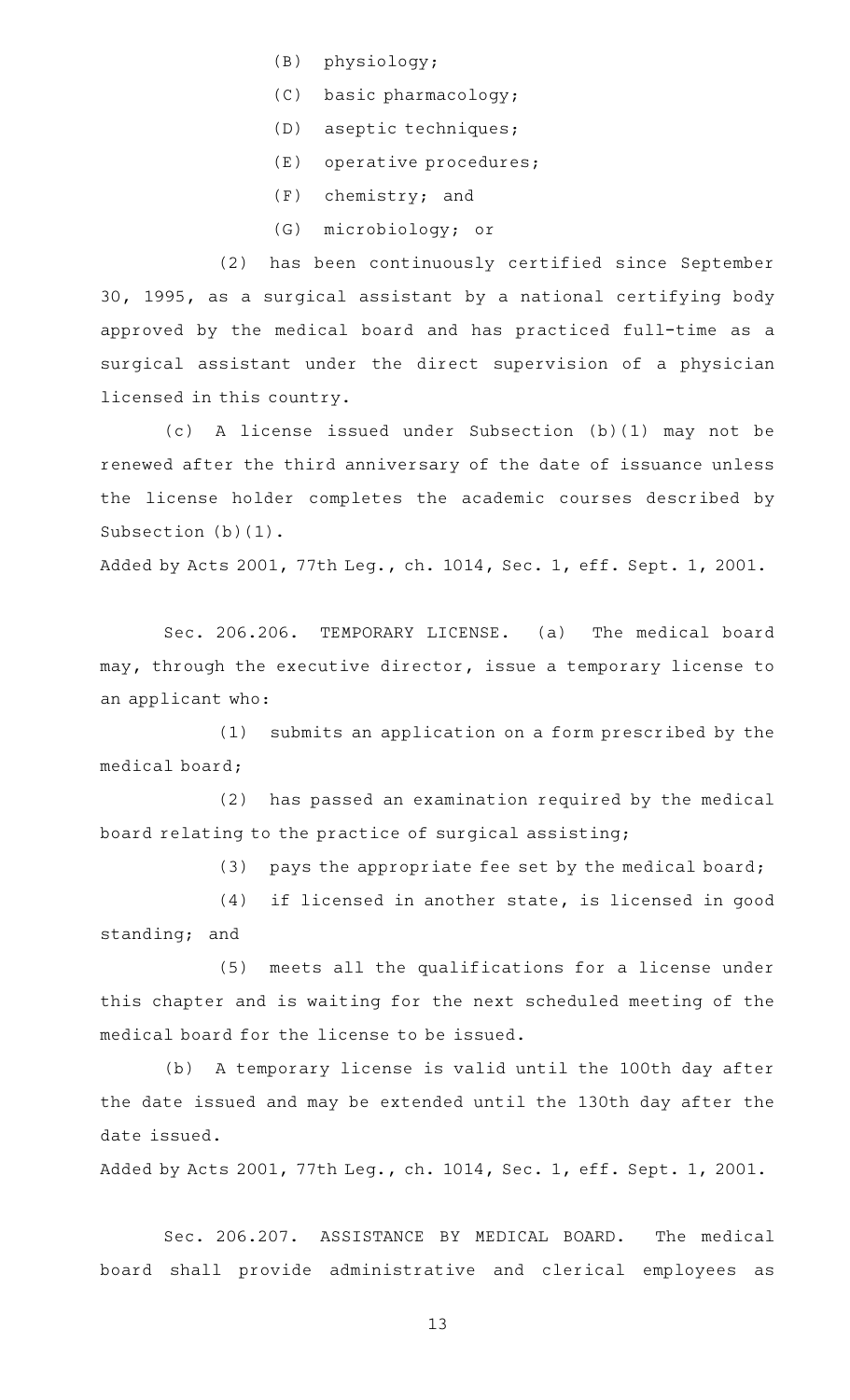necessary to administer this subchapter. Added by Acts 2001, 77th Leg., ch. 1014, Sec. 1, eff. Sept. 1, 2001.

Sec. 206.208. FEES. (a) The medical board shall set and collect fees in amounts that are reasonable and necessary to cover the costs of administering and enforcing this chapter without the use of any other funds generated by the medical board.

(b) Fees collected by the medical board under this chapter shall be deposited by the medical board in the state treasury to the credit of an account in the general revenue fund and may be spent to cover the costs of administering and enforcing this chapter. At the end of each fiscal biennium, the comptroller shall transfer any surplus money remaining in the account to the general revenue fund.

(c) All money paid to the medical board under this chapter is subject to Subchapter F, Chapter [404](http://www.statutes.legis.state.tx.us/GetStatute.aspx?Code=GV&Value=404), Government Code. Added by Acts 2001, 77th Leg., ch. 1014, Sec. 1, eff. Sept. 1, 2001.

Sec. 206.209. ISSUANCE AND RENEWAL OF LICENSE. (a) The medical board shall issue a surgical assistant license in this state to a person who meets the requirements of this chapter and the rules adopted under this chapter.

(b) The medical board may delegate authority to board employees to issue licenses under this chapter to applicants who clearly meet all licensing requirements. If the medical board employees determine that the applicant does not clearly meet all licensing requirements, the application shall be returned to the medical board. A license issued under this subsection does not require formal medical board approval.

Added by Acts 2001, 77th Leg., ch. 1014, Sec. 1, eff. Sept. 1, 2001. Amended by:

Acts 2005, 79th Leg., Ch. 269 (S.B. [419](http://www.legis.state.tx.us/tlodocs/79R/billtext/html/SB00419F.HTM)), Sec. 4.03, eff. September 1, 2005.

Sec. 206.210. LICENSE RENEWAL. (a) A surgical assistant license expires on the second anniversary of the date of issuance. The medical board by rule shall provide for the renewal of a surgical assistant license.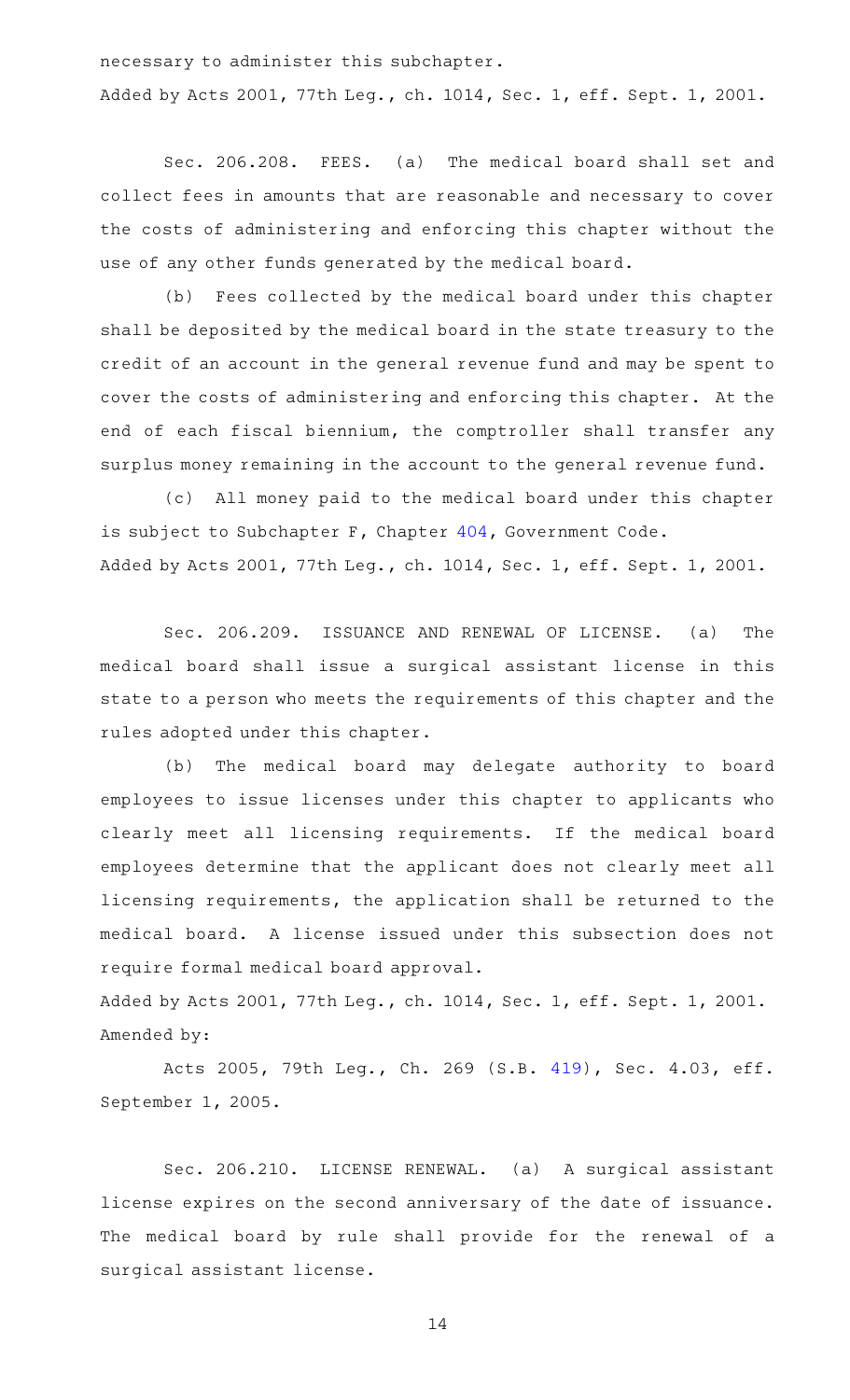(b) The medical board by rule may adopt a system under which licenses expire on various dates during the year. For the year in which the license expiration date is changed, license fees shall be prorated on a monthly basis so that each license holder pays only that portion of the license fee that is allocable to the number of months during which the license is valid. On renewal of the license on the new expiration date, the total license renewal fee is payable.

Added by Acts 2001, 77th Leg., ch. 1014, Sec. 1, eff. Sept. 1, 2001. Amended by Acts 2003, 78th Leg., ch. 886, Sec. 1, eff. Sept. 1, 2003.

Sec. 206.2105. CRIMINAL HISTORY RECORD INFORMATION REQUIREMENT FOR RENEWAL. (a) An applicant for renewal of a license issued under this chapter shall submit a complete and legible set of fingerprints for purposes of performing a criminal history record information check of the applicant as provided by Section [206.2025](http://www.statutes.legis.state.tx.us/GetStatute.aspx?Code=OC&Value=206.2025).

(b) The medical board may administratively suspend or refuse to renew the license of a person who does not comply with the requirement of Subsection (a).

(c)AAA license holder is not required to submit fingerprints under this section for the renewal of the license if the holder has previously submitted fingerprints under:

 $(1)$  Section [206.2025](http://www.statutes.legis.state.tx.us/GetStatute.aspx?Code=OC&Value=206.2025) for the initial issuance of the license; or

(2) this section as part of a prior renewal of a license. Added by Acts 2019, 86th Leg., R.S., Ch. 1231 (H.B. [1504](http://www.legis.state.tx.us/tlodocs/86R/billtext/html/HB01504F.HTM)), Sec. 23,

eff. September 1, 2019.

Sec. 206.211. NOTICE OF LICENSE RENEWAL. At least 30 days before the expiration of a person's license, the medical board shall send written notice of the impending license expiration to the person at the license holder 's last known address according to the records of the medical board.

Added by Acts 2001, 77th Leg., ch. 1014, Sec. 1, eff. Sept. 1, 2001.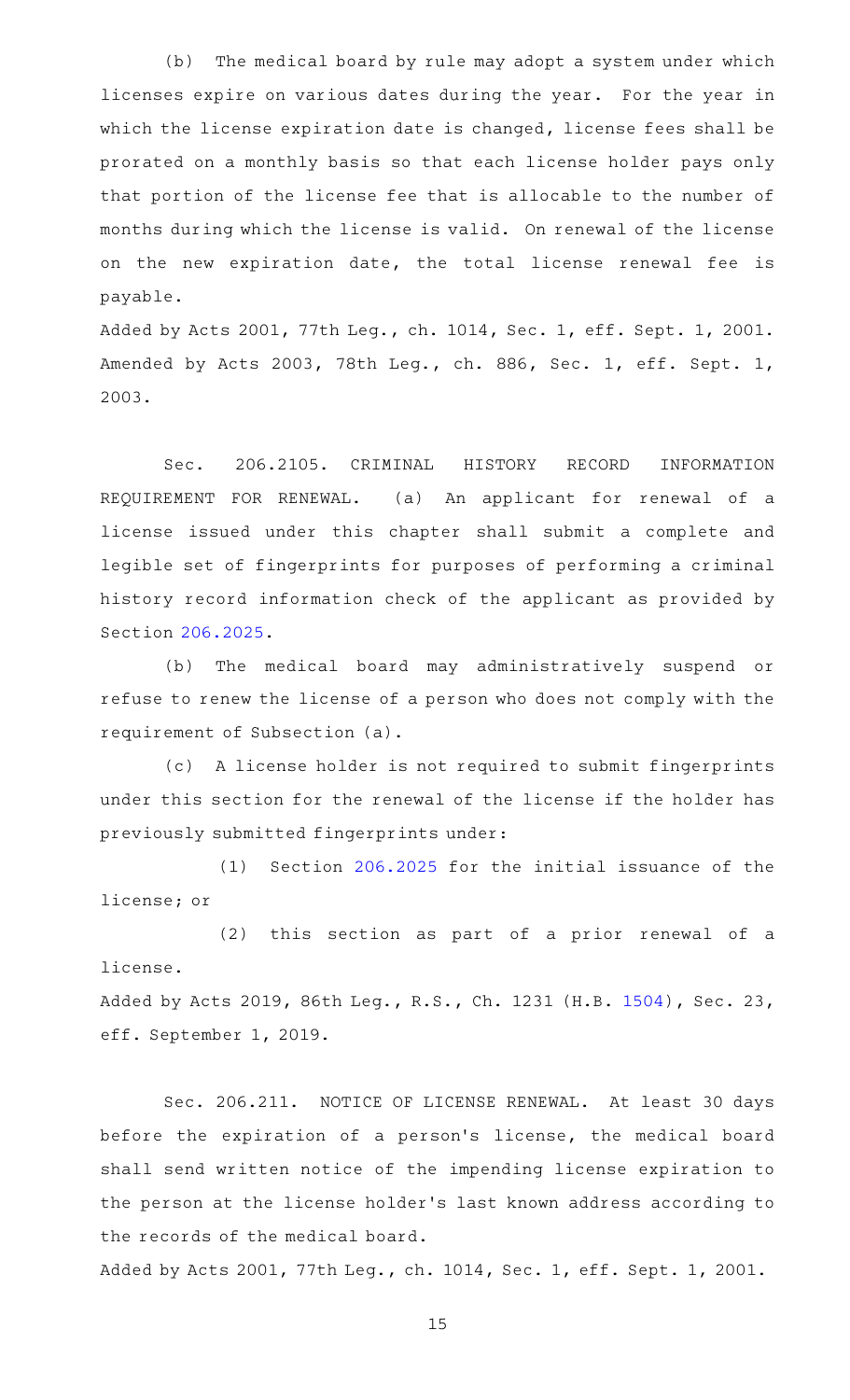Sec. 206.212. PROCEDURE FOR RENEWAL. (a) A person who is otherwise eligible to renew a license may renew an unexpired license by paying the required renewal fee to the medical board before the expiration date of the license. A person whose license has expired may not engage in activities that require a license until the license has been renewed under this section.

(b) If the person's license has been expired for 90 days or less, the person may renew the license by paying to the medical board one and one-half times the required renewal fee.

(c) If the person's license has been expired for longer than 90 days but less than one year, the person may renew the license by paying to the medical board two times the required renewal fee.

(d) If the person's license has been expired for one year or longer, the person may not renew the license. The person may obtain a new license by complying with the requirements and procedures for obtaining an original license.

Added by Acts 2001, 77th Leg., ch. 1014, Sec. 1, eff. Sept. 1, 2001.

Sec. 206.213. RENEWAL OF EXPIRED LICENSE BY OUT-OF-STATE PRACTITIONER. (a) If the person was licensed as a surgical assistant in this state, moved to another state, and is currently licensed as a surgical assistant and has been in practice as a surgical assistant in the other state for the two years preceding application, the person may renew an expired surgical assistant license without reexamination.

(b) The person must pay to the medical board a fee that is equal to two times the required renewal fee for the license. Added by Acts 2001, 77th Leg., ch. 1014, Sec. 1, eff. Sept. 1, 2001.

Sec. 206.214. LICENSE HOLDER INFORMATION. (a) Each license holder shall file with the medical board:

 $(1)$  the license holder's mailing address;

(2) the address of the license holder's residence;

(3) the mailing address of each of the license holder's offices; and

 $(4)$  the address for the location of each of the license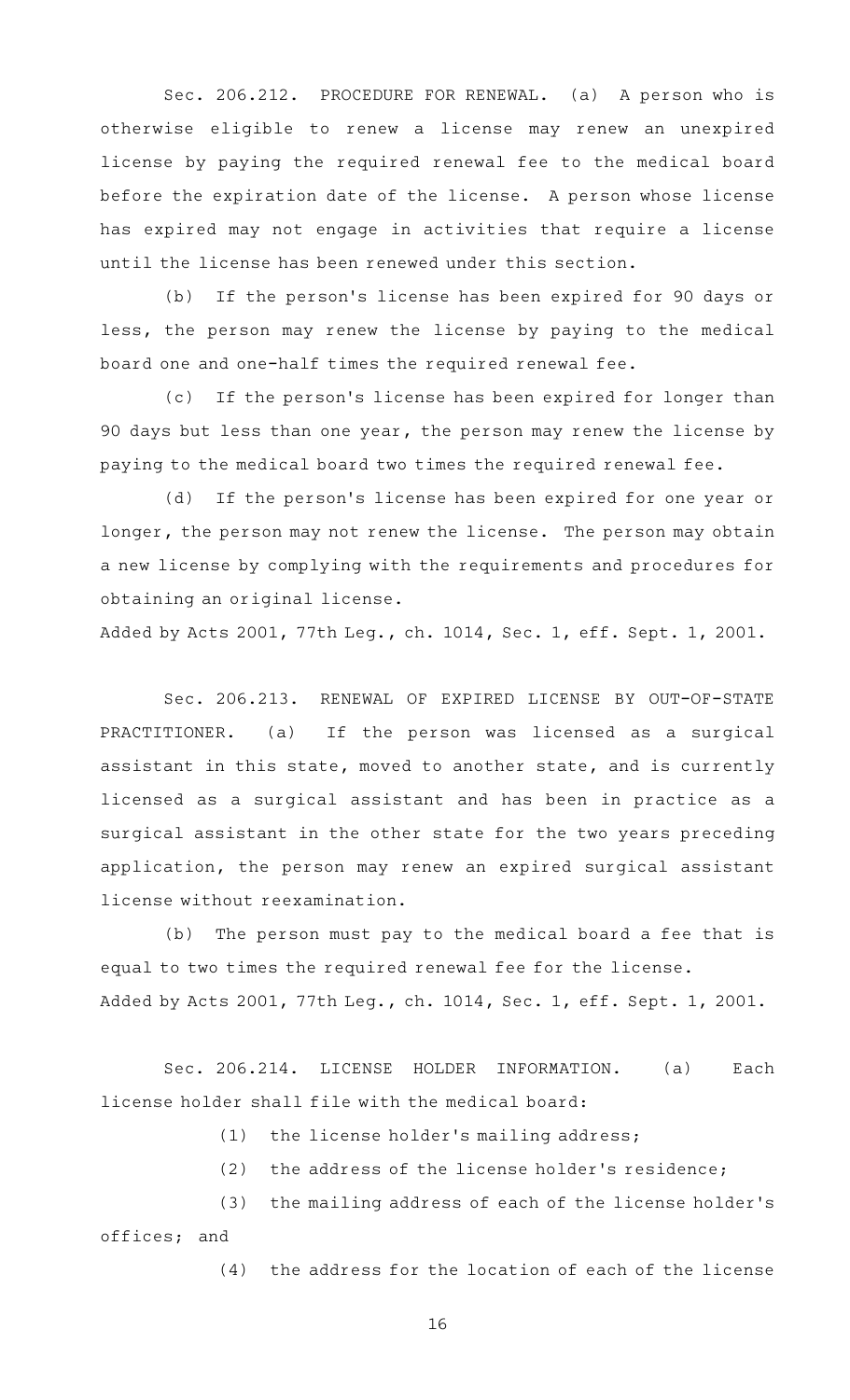holder 's offices if that address is different from the office 's mailing address.

(b) A license holder shall:

(1) notify the medical board of a change of the license holder 's residence or business address; and

(2) provide the medical board with the license holder 's new address not later than the 30th day after the date the address change occurs.

Added by Acts 2001, 77th Leg., ch. 1014, Sec. 1, eff. Sept. 1, 2001.

Sec. 206.215. REFUSAL FOR VIOLATION OF BOARD ORDER. The medical board may refuse to renew a license issued under this chapter if the license holder is in violation of a medical board order.

Added by Acts 2017, 85th Leg., R.S., Ch. 567 (S.B. [674](http://www.legis.state.tx.us/tlodocs/85R/billtext/html/SB00674F.HTM)), Sec. 7, eff. September 1, 2017.

# SUBCHAPTER F. SCOPE OF PRACTICE

Sec. 206.251. SCOPE OF PRACTICE. (a) The practice of a surgical assistant is limited to surgical assisting performed under the direct supervision of a physician who delegated the acts.

(b) The practice of a surgical assistant may be performed in any place authorized by a delegating licensed physician, including a clinic, hospital, ambulatory surgical center, or other institutional setting.

Added by Acts 2001, 77th Leg., ch. 1014, Sec. 1, eff. Sept. 1, 2001.

Sec. 206.252. SERVICE CONTRACTS. This chapter does not:

(1) limit the employment arrangement of a surgical assistant licensed under this chapter;

(2) require a surgeon or hospital to contract with a surgical assistant;

 $(3)$  authorize a health maintenance organization, preferred provider organization, or health benefit plan to require a surgeon to contract with a surgical assistant; or

(4) require a hospital to use a licensed surgical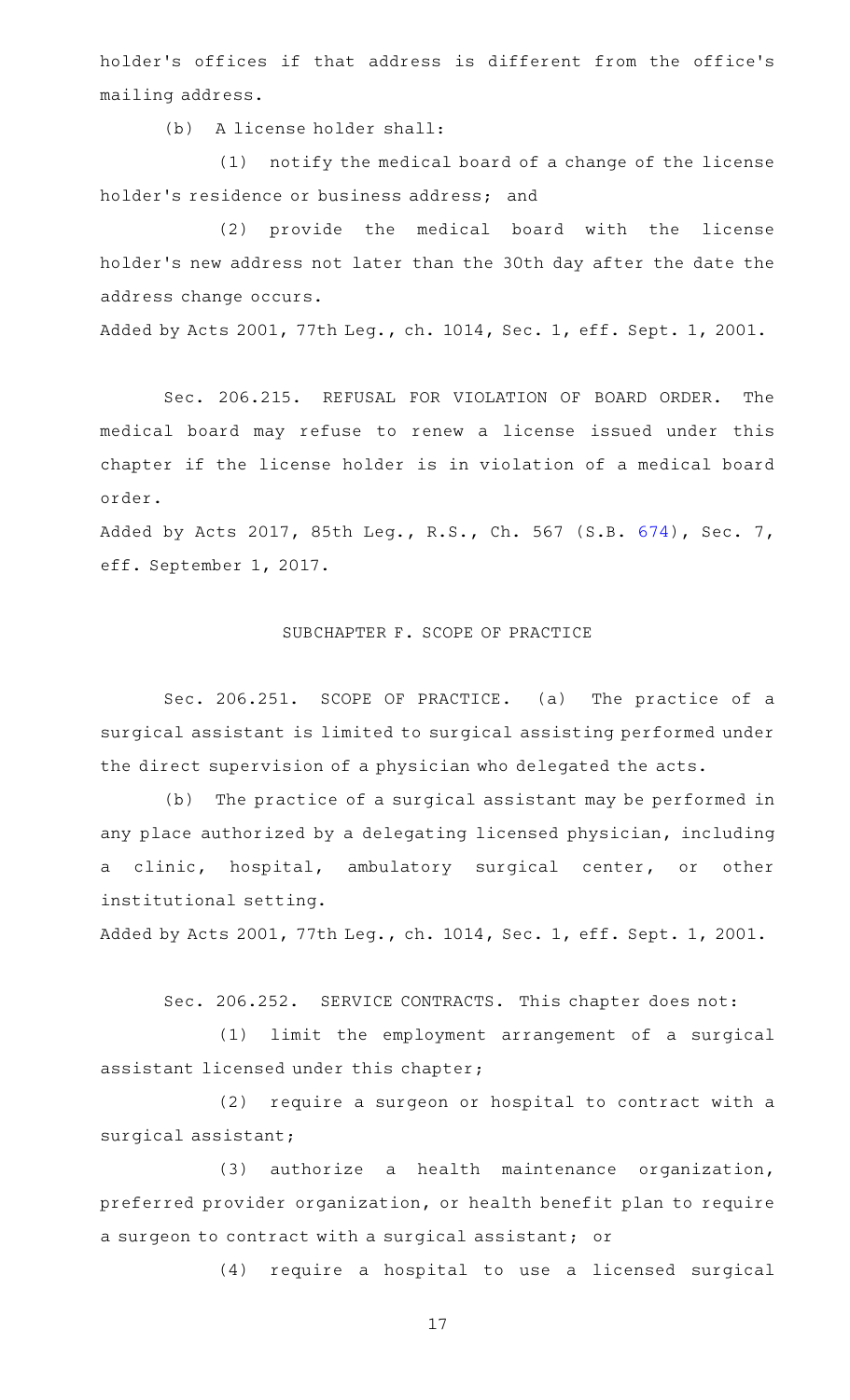assistant for surgical assisting. Added by Acts 2001, 77th Leg., ch. 1014, Sec. 1, eff. Sept. 1, 2001.

Sec. 206.2525. REIMBURSEMENT FOR SERVICES. (a) This chapter does not limit the way in which a surgical assistant licensed under this chapter may be reimbursed for services.

(b) A surgical assistant licensed under this chapter may directly bill a patient or third-party payor for services provided by the surgical assistant.

Added by Acts 2003, 78th Leg., ch. 886, Sec. 2, eff. Sept. 1, 2003.

Sec. 206.253. CERTAIN PROHIBITED PRACTICES. (a) This chapter does not authorize a person who holds a license issued under this chapter to engage in the practice of:

 $(1)$  medicine, as defined by Subtitle B; or

 $(2)$  nursing, as defined by Chapter [301](http://www.statutes.legis.state.tx.us/GetStatute.aspx?Code=OC&Value=301).

(b) A health maintenance organization, preferred provider organization, or health benefit plan may not require a registered nurse or physician assistant to be licensed as a surgical assistant as a condition for reimbursement.

(c) A clinic, hospital, ambulatory surgical center, or other facility may not require a registered nurse or physician assistant to be licensed as a surgical assistant as a condition for assisting at surgery at the facility.

Added by Acts 2001, 77th Leg., ch. 1014, Sec. 1, eff. Sept. 1, 2001. Amended by Acts 2003, 78th Leg., ch. 553, Sec. 2.016, eff. Feb. 1, 2004.

Sec. 206.254. ESTABLISHMENT OF CERTAIN FUNCTIONS AND STANDARDS. A surgical assistant and the surgical assistant 's delegating physician shall ensure that:

(1) the surgical assistant's scope of function is identified;

(2) the delegation of medical tasks is appropriate to the surgical assistant 's level of competence;

(3) the relationship between the surgical assistant and the delegating physician and the access of the surgical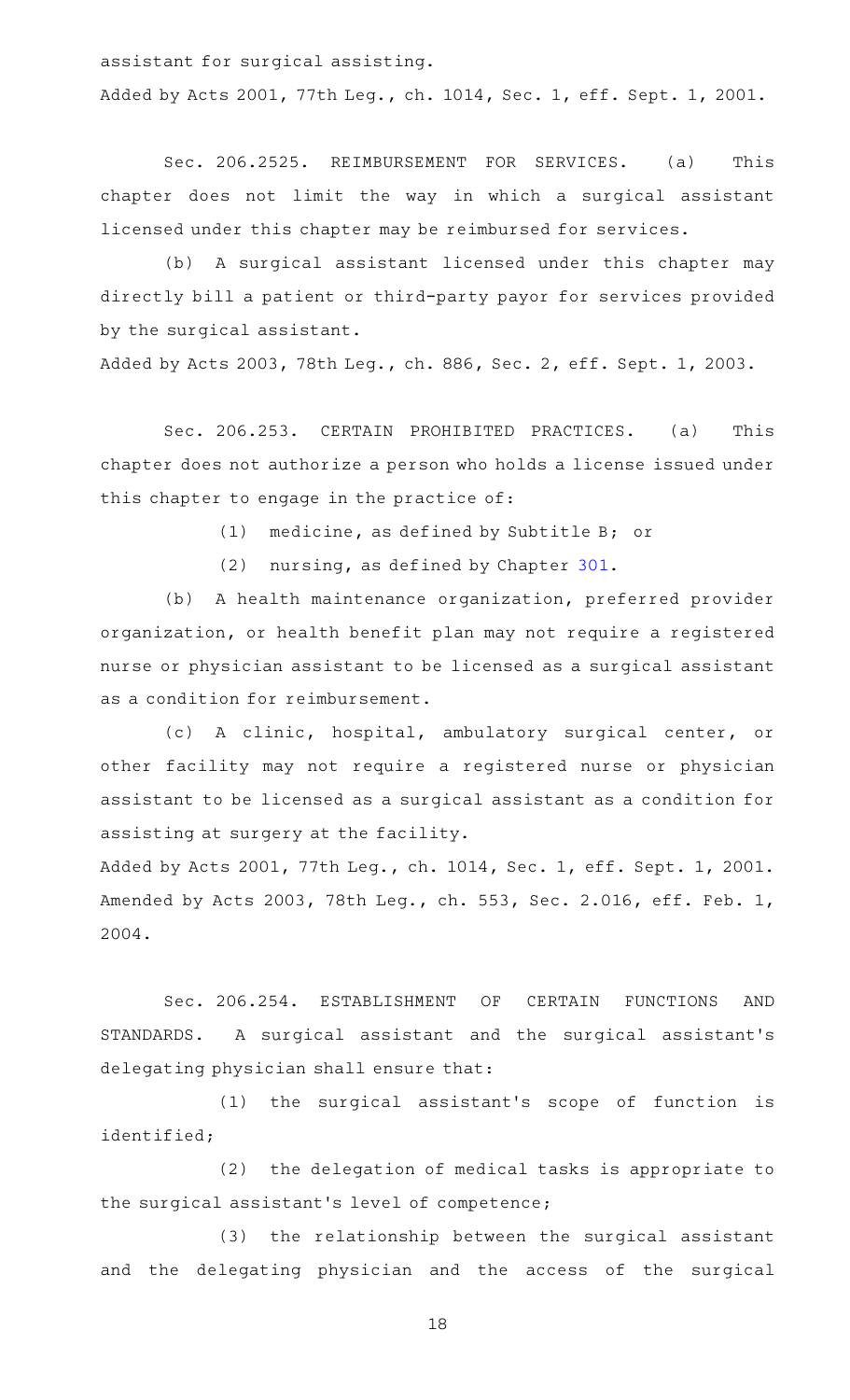assistant to the delegating physician are defined; and

(4) a process is established for evaluating the surgical assistant 's performance.

Added by Acts 2001, 77th Leg., ch. 1014, Sec. 1, eff. Sept. 1, 2001.

# SUBCHAPTER G. DISCIPLINARY PROCEEDINGS

Sec. 206.301. DISCIPLINARY ACTIONS BY THE MEDICAL BOARD. (a) Except as provided by Section [206.305](http://www.statutes.legis.state.tx.us/GetStatute.aspx?Code=OC&Value=206.305), on a determination that an applicant or license holder committed an act described by Section [206.302,](http://www.statutes.legis.state.tx.us/GetStatute.aspx?Code=OC&Value=206.302) [206.303,](http://www.statutes.legis.state.tx.us/GetStatute.aspx?Code=OC&Value=206.303) or [206.304](http://www.statutes.legis.state.tx.us/GetStatute.aspx?Code=OC&Value=206.304), the medical board by order shall take any of the following actions:

(1) deny the person's license application or revoke the person's license;

(2) require the person to submit to the care, counseling, or treatment of a health care practitioner designated by the medical board;

(3) stay enforcement of an order and place the person on probation;

(4) require the person to complete additional training;

(5) suspend, limit, or restrict the person's license, including:

 $(A)$  limiting the practice of the person to, or excluding from the person's practice, one or more specified activities of surgical assisting; or

 $(B)$  stipulating periodic medical board review;

(6) assess an administrative penalty against the person as provided by Section [206.351;](http://www.statutes.legis.state.tx.us/GetStatute.aspx?Code=OC&Value=206.351)

(7) order the person to perform public service; or

 $(8)$  administer a public reprimand.

(b) If the medical board stays enforcement of an order and places a person on probation, the medical board retains the right to vacate the probationary stay and enforce the original order for noncompliance with the terms of probation or impose any other remedial measure or sanction authorized by this section.

(c) The medical board may restore or reissue a license or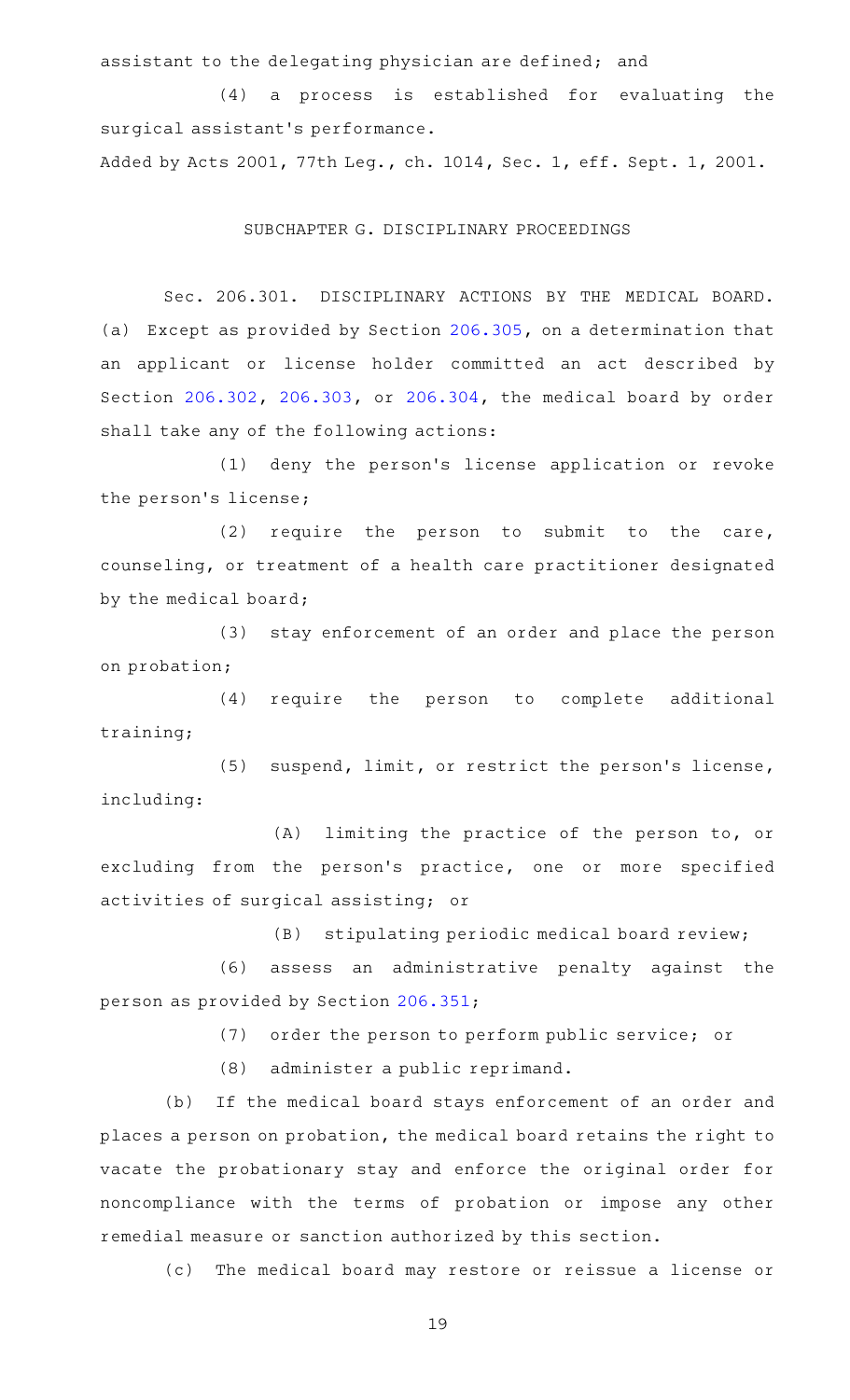remove any disciplinary or corrective measure that the medical board has imposed.

Added by Acts 2001, 77th Leg., ch. 1014, Sec. 1, eff. Sept. 1, 2001.

Sec. 206.302. CONDUCT RELATED TO FRAUD OR MISREPRESENTATION. The medical board may take action under Section [206.301](http://www.statutes.legis.state.tx.us/GetStatute.aspx?Code=OC&Value=206.301) against an applicant or license holder who:

(1) fraudulently or deceptively obtains or attempts to obtain a license;

(2) fraudulently or deceptively uses a license;

 $(3)$  falsely represents that the person is a physician;

(4) acts in an unprofessional or dishonorable manner that is likely to deceive, defraud, or injure the public;

(5) fraudulently alters any surgical assistant license, certificate, or diploma;

(6) uses any surgical assistant license, certificate, or diploma that has been fraudulently purchased, issued, or counterfeited or that has been materially altered;

(7) directly or indirectly aids or abets the practice as a surgical assistant by any person not licensed by the medical board to practice as a surgical assistant; or

(8) unlawfully advertises in a false, misleading, or deceptive manner as defined by Section [101.201](http://www.statutes.legis.state.tx.us/GetStatute.aspx?Code=OC&Value=101.201).

Added by Acts 2001, 77th Leg., ch. 1014, Sec. 1, eff. Sept. 1, 2001.

Sec. 206.303. CONDUCT RELATED TO VIOLATION OF LAW. (a) The medical board may take action under Section [206.301](http://www.statutes.legis.state.tx.us/GetStatute.aspx?Code=OC&Value=206.301) against an applicant or license holder who:

(1) violates this chapter or a rule adopted under this chapter;

(2) is convicted of a felony, placed on deferred adjudication, or placed in a pretrial diversion program; or

(3) violates state law if the violation is connected with practice as a surgical assistant.

(b) A complaint, indictment, or conviction of a law violation is not necessary for the medical board to act under Subsection (a)(3). Proof of the commission of the act while in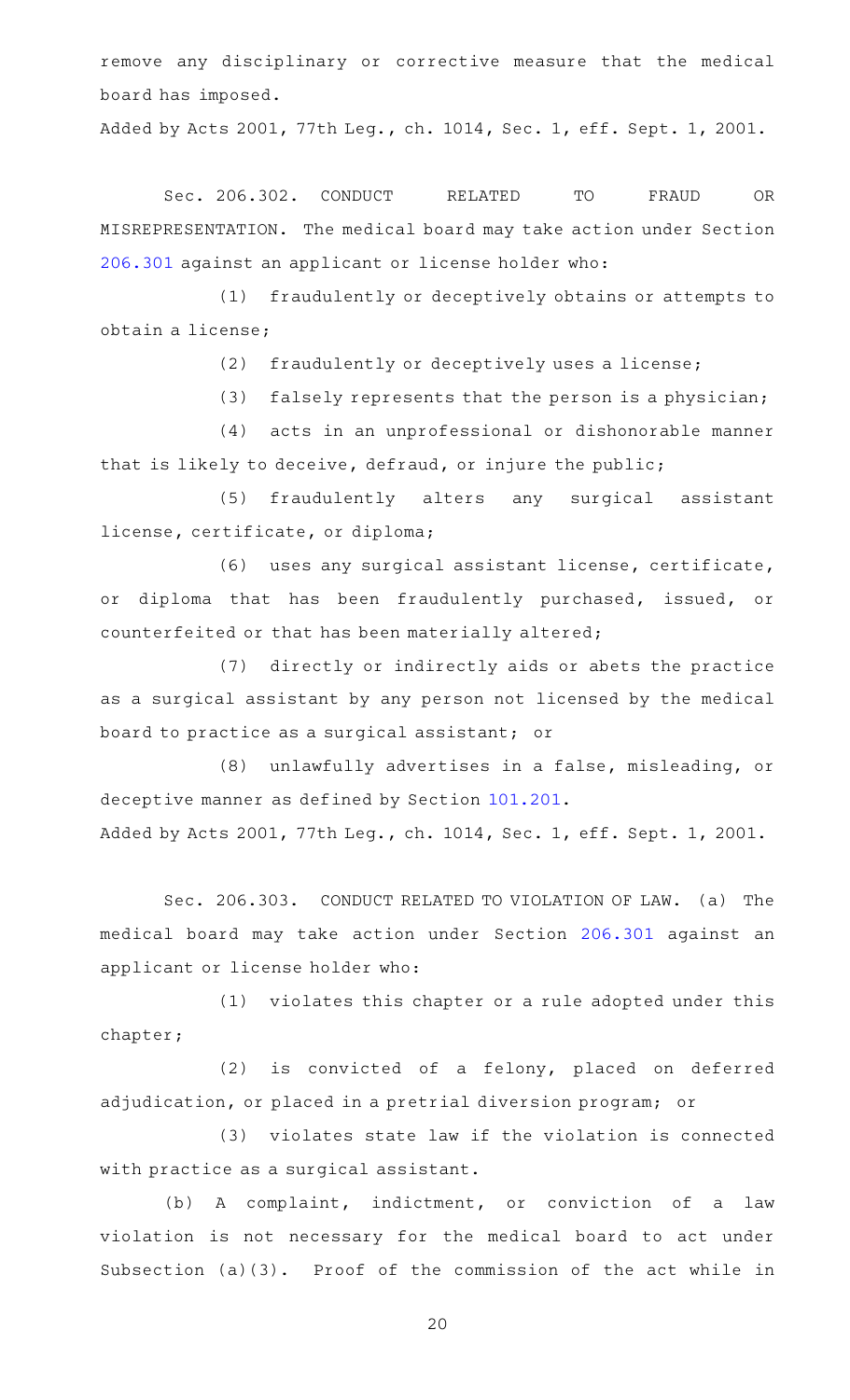practice as a surgical assistant or under the guise of practice as a surgical assistant is sufficient for action by the medical board. Added by Acts 2001, 77th Leg., ch. 1014, Sec. 1, eff. Sept. 1, 2001.

Sec. 206.304. CONDUCT INDICATING LACK OF FITNESS. (a) The medical board may take action under Section [206.301](http://www.statutes.legis.state.tx.us/GetStatute.aspx?Code=OC&Value=206.301) against an applicant or license holder who:

(1) habitually uses drugs or intoxicating liquors to the extent that, in the medical board's opinion, the person cannot safely perform as a surgical assistant;

(2) has been adjudicated as mentally incompetent;

(3) has a mental or physical condition that renders the person unable to safely perform as a surgical assistant;

 $(4)$  has committed an act of moral turpitude;

(5) has failed to practice as a surgical assistant in an acceptable manner consistent with public health and welfare;

(6) has had the person's license or other authorization to practice as a surgical assistant suspended, revoked, or restricted;

(7) has had other disciplinary action taken by another state or by the uniformed services of the United States regarding practice as a surgical assistant;

(8) is removed or suspended or has disciplinary action taken by the person 's peers in any professional association or society or is being disciplined by a licensed hospital or medical staff of a hospital, including removal, suspension, limitation of privileges, or other disciplinary action, if that action, in the opinion of the medical board, was based on unprofessional conduct or professional incompetence that was likely to harm the public;

(9) has repeated or recurring meritorious health care liability claims that, in the medical board's opinion, are evidence of professional incompetence likely to harm the public; or

(10) sexually abuses or exploits another person during the license holder 's practice as a surgical assistant.

(b) For the purpose of Subsection (a)(7), a certified copy of the record of the state or uniformed services of the United States taking the action constitutes conclusive evidence of that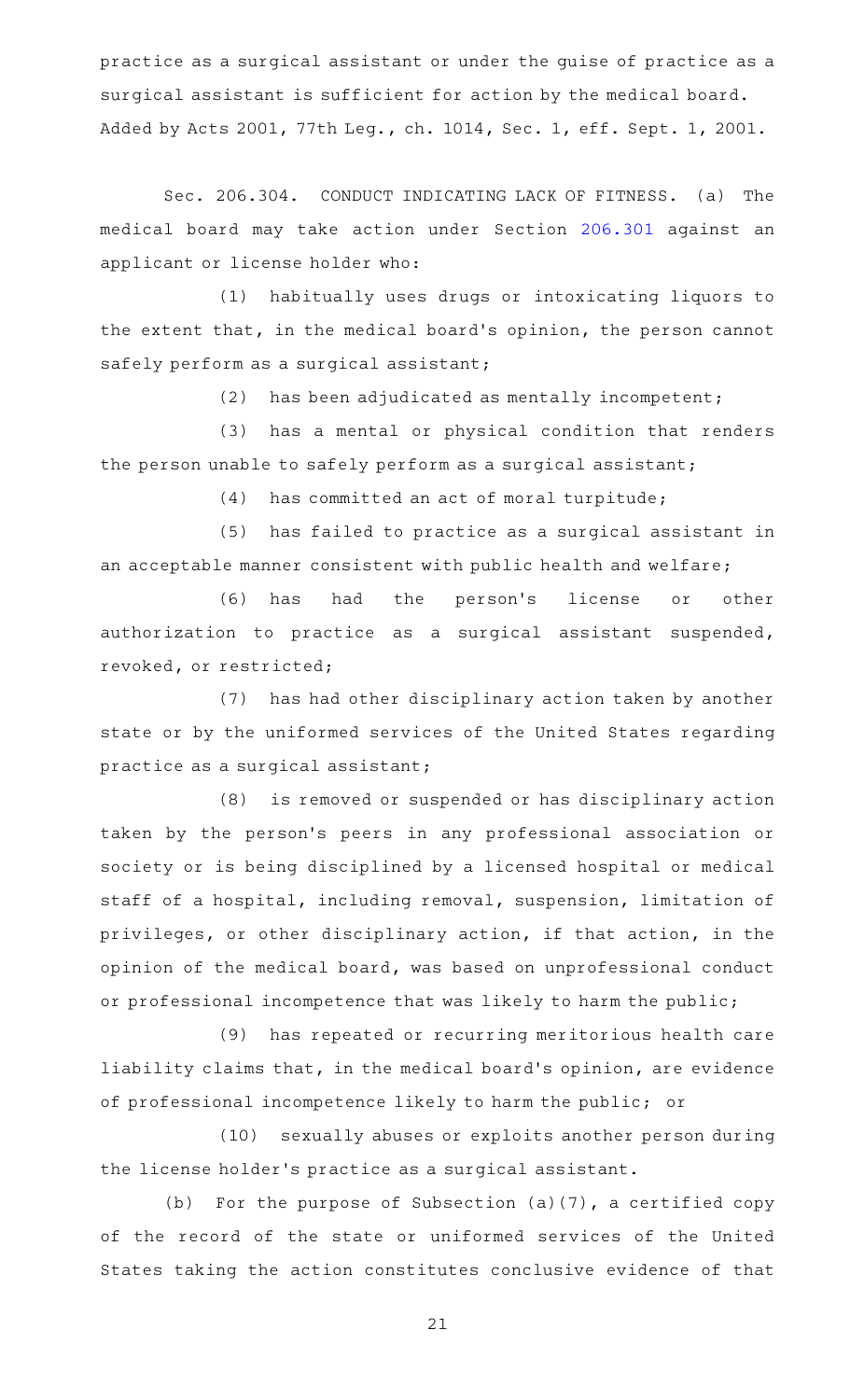action.

(c) An action described by Subsection (a)(8) does not constitute state action on the part of the association, society, or hospital medical staff.

Added by Acts 2001, 77th Leg., ch. 1014, Sec. 1, eff. Sept. 1, 2001.

Sec. 206.305. REHABILITATION ORDER. (a) The medical board, through an agreed order or after a contested case proceeding, may impose a rehabilitation order on an applicant, as a prerequisite for issuing a license, or on a license holder based on:

(1) the person's intemperate use of drugs or alcohol directly resulting from habituation or addiction caused by medical care or treatment provided by a physician;

(2) the person's intemperate use of drugs or alcohol during the five years preceding the date of the report that could adversely affect the person's ability to safely practice as a surgical assistant, if the person:

 $(A)$  reported the use;

(B) has not previously been the subject of a substance abuse related order of the medical board; and

(C) has not committed a violation of the standard of care as a result of the intemperate use of drugs or alcohol;

 $(3)$  a judgment by a court that the person is of unsound mind; or

 $(4)$  the results of a mental or physical examination, or an admission by the person, indicating that the person suffers from a potentially dangerous limitation or an inability to practice as a surgical assistant with reasonable skill and safety because of illness or any other physical or mental condition.

(b) The medical board may not issue an order under this section if, before the individual signs the proposed order, the board receives a valid complaint with regard to the individual based on the individual 's intemperate use of drugs or alcohol in a manner affecting the standard of care.

(c) The medical board must determine whether an individual has committed a standard of care violation described by Subsection (a)(2) before imposing an order under this section.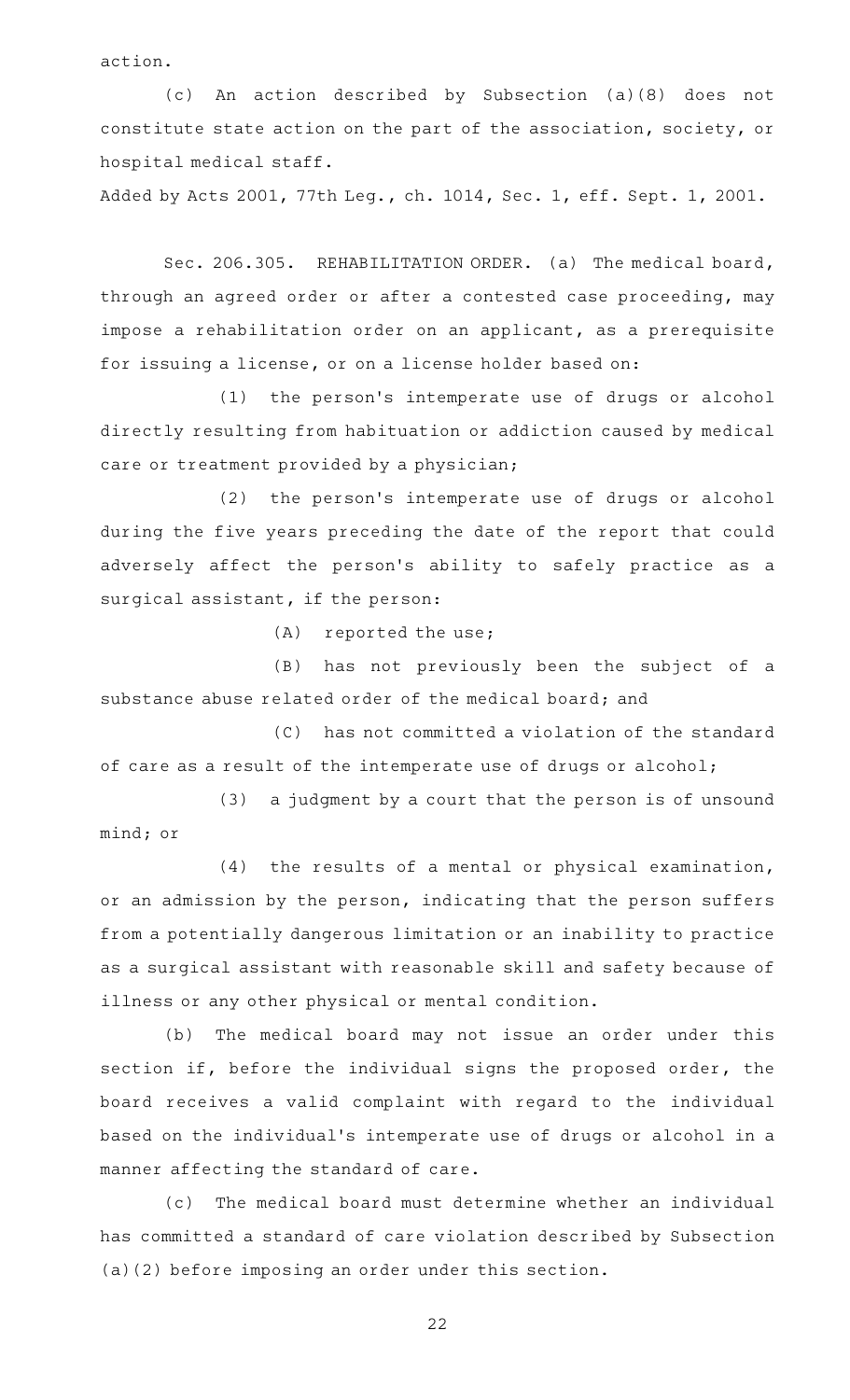(d) The medical board may disclose a rehabilitation order to a local or statewide private medical or surgical assistant association only as provided by Section [206.3075](http://www.statutes.legis.state.tx.us/GetStatute.aspx?Code=OC&Value=206.3075). Added by Acts 2001, 77th Leg., ch. 1014, Sec. 1, eff. Sept. 1, 2001. Amended by:

Acts 2005, 79th Leg., Ch. 269 (S.B. [419](http://www.legis.state.tx.us/tlodocs/79R/billtext/html/SB00419F.HTM)), Sec. 4.04, eff. September 1, 2005.

Sec. 206.306. EFFECT OF REHABILITATION ORDER. (a) A rehabilitation order imposed under Section [206.305](http://www.statutes.legis.state.tx.us/GetStatute.aspx?Code=OC&Value=206.305) is a nondisciplinary private order. If entered into by agreement, the order is an agreed disposition or settlement agreement for purposes of civil litigation and is exempt from Chapter [552](http://www.statutes.legis.state.tx.us/GetStatute.aspx?Code=GV&Value=552), Government Code.

(b) The rehabilitation order must contain findings of fact and conclusions of law. The order may impose a license revocation or suspension, a period of probation or restriction, or any other sanction authorized by this chapter or agreed to by the medical board and the person subject to the order.

(c)AAA violation of a rehabilitation order may result in disciplinary action under this chapter or under the terms of the agreed order.

(d)AAA violation of a rehabilitation order is grounds for disciplinary action based on:

(1) unprofessional or dishonorable conduct; or

(2) any provision of this chapter that applies to the conduct that resulted in the violation. Added by Acts 2001, 77th Leg., ch. 1014, Sec. 1, eff. Sept. 1, 2001.

Sec. 206.307. AUDIT OF REHABILITATION ORDER. (a) The medical board shall maintain a rehabilitation order imposed under Section [206.305](http://www.statutes.legis.state.tx.us/GetStatute.aspx?Code=OC&Value=206.305) in a confidential file. The file is subject to an independent audit by the state auditor or a private auditor with whom the board contracts to perform the audit to ensure that only qualified license holders are subject to rehabilitation orders.

(b) An audit may be performed at any time at the direction of the medical board. The medical board shall ensure that an audit is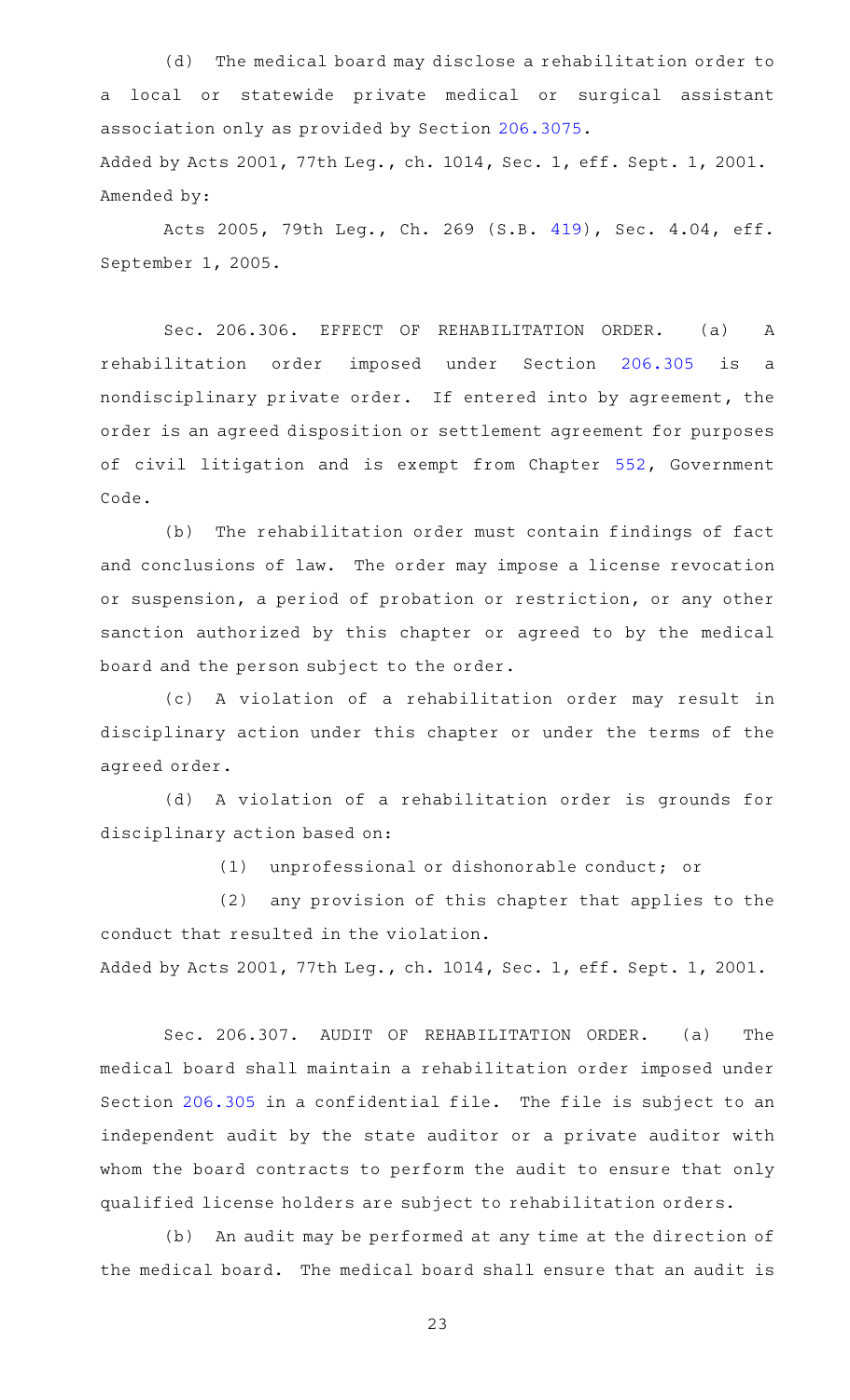performed at least once in each three-year period.

(c) The audit results are a matter of public record and shall be reported in a manner that maintains the confidentiality of each license holder who is the subject of a rehabilitation order. Added by Acts 2001, 77th Leg., ch. 1014, Sec. 1, eff. Sept. 1, 2001.

Sec. 206.3075. RESPONSIBILITIES OF PRIVATE ASSOCIATIONS. (a) If a rehabilitation order imposed under Section [206.305](http://www.statutes.legis.state.tx.us/GetStatute.aspx?Code=OC&Value=206.305) requires a license holder to participate in activities or programs provided by a local or statewide private medical or surgical assistant association, the medical board shall inform the association of the license holder's duties under the order. The information provided under this section must include specific guidance to enable the association to comply with any requirements necessary to assist in the surgical assistant 's rehabilitation.

(b) The medical board may provide to the association any information that the board determines to be necessary, including a copy of the rehabilitation order. Any information received by the association remains confidential, is not subject to discovery, subpoena, or other means of legal compulsion, and may be disclosed only to the medical board.

Added by Acts 2005, 79th Leg., Ch. 269 (S.B. [419](http://www.legis.state.tx.us/tlodocs/79R/billtext/html/SB00419F.HTM)), Sec. 4.05, eff. September 1, 2005.

Sec. 206.308. SUBPOENA. (a) The executive director, the director 's designee, or the secretary-treasurer of the board may issue a subpoena or subpoena duces tecum:

(1) to conduct an investigation or a contested case proceeding related to:

 $(A)$  alleged misconduct by a surgical assistant;

(B) an alleged violation of this chapter or another law related to the practice of a surgical assistant; or

(C) the provision of health care under this chapter;

(2) for purposes of determining whether to issue, suspend, restrict, or revoke a license under this chapter; or

(3) for purposes of determining whether to issue or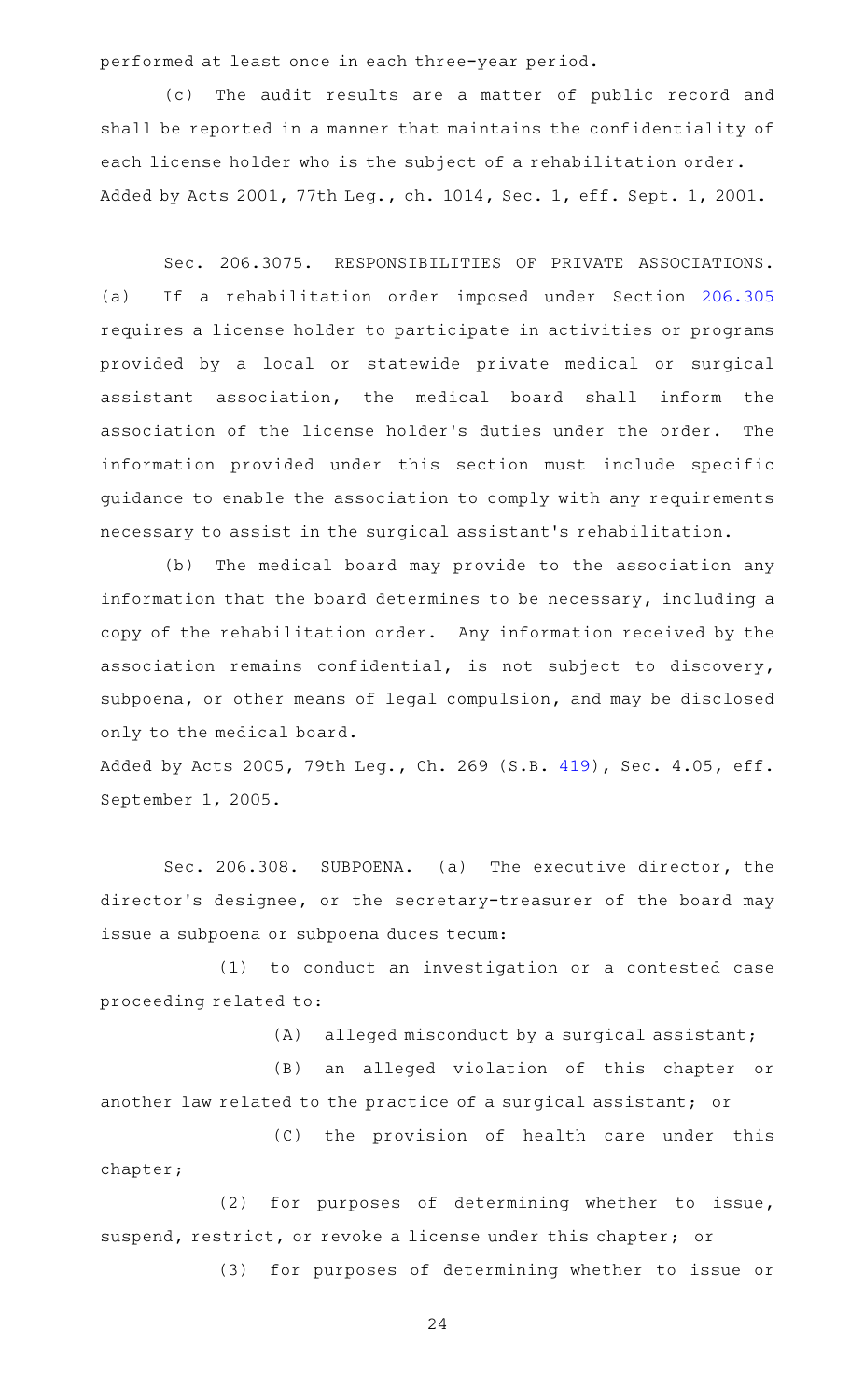deny a license under this chapter.

(b) Failure to timely comply with a subpoena issued under this section is a ground for:

(1) disciplinary action by the medical board or another licensing or regulatory agency with jurisdiction over the person subject to the subpoena; and

 $(2)$  denial of a license application. Added by Acts 2001, 77th Leg., ch. 1014, Sec. 1, eff. Sept. 1, 2001.

Sec. 206.309. PROTECTION OF PATIENT IDENTITY. In a disciplinary investigation or proceeding conducted under this chapter, the medical board shall protect the identity of each patient whose medical records are examined and used in a public proceeding unless the patient:

(1) testifies in the public proceeding; or

(2) submits a written release in regard to the patient 's records or identity.

Added by Acts 2001, 77th Leg., ch. 1014, Sec. 1, eff. Sept. 1, 2001.

Sec. 206.310. RULES FOR DISCIPLINARY PROCEEDINGS. Rules of practice adopted under this chapter by the medical board under Section [2001.004](http://www.statutes.legis.state.tx.us/GetStatute.aspx?Code=GV&Value=2001.004), Government Code, applicable to the proceedings for a disciplinary action may not conflict with rules adopted by the State Office of Administrative Hearings.

Added by Acts 2001, 77th Leg., ch. 1014, Sec. 1, eff. Sept. 1, 2001.

Sec. 206.311. REQUIRED SUSPENSION OF INCARCERATED SURGICAL ASSISTANT. Regardless of the offense, the medical board shall suspend the license of a surgical assistant serving a prison term in a state or federal penitentiary during the term of the incarceration.

Added by Acts 2001, 77th Leg., ch. 1014, Sec. 1, eff. Sept. 1, 2001.

Sec. 206.312. TEMPORARY SUSPENSION. (a) The president of the medical board, with medical board approval, shall appoint a three-member disciplinary panel consisting of medical board members to determine whether a surgical assistant 's license should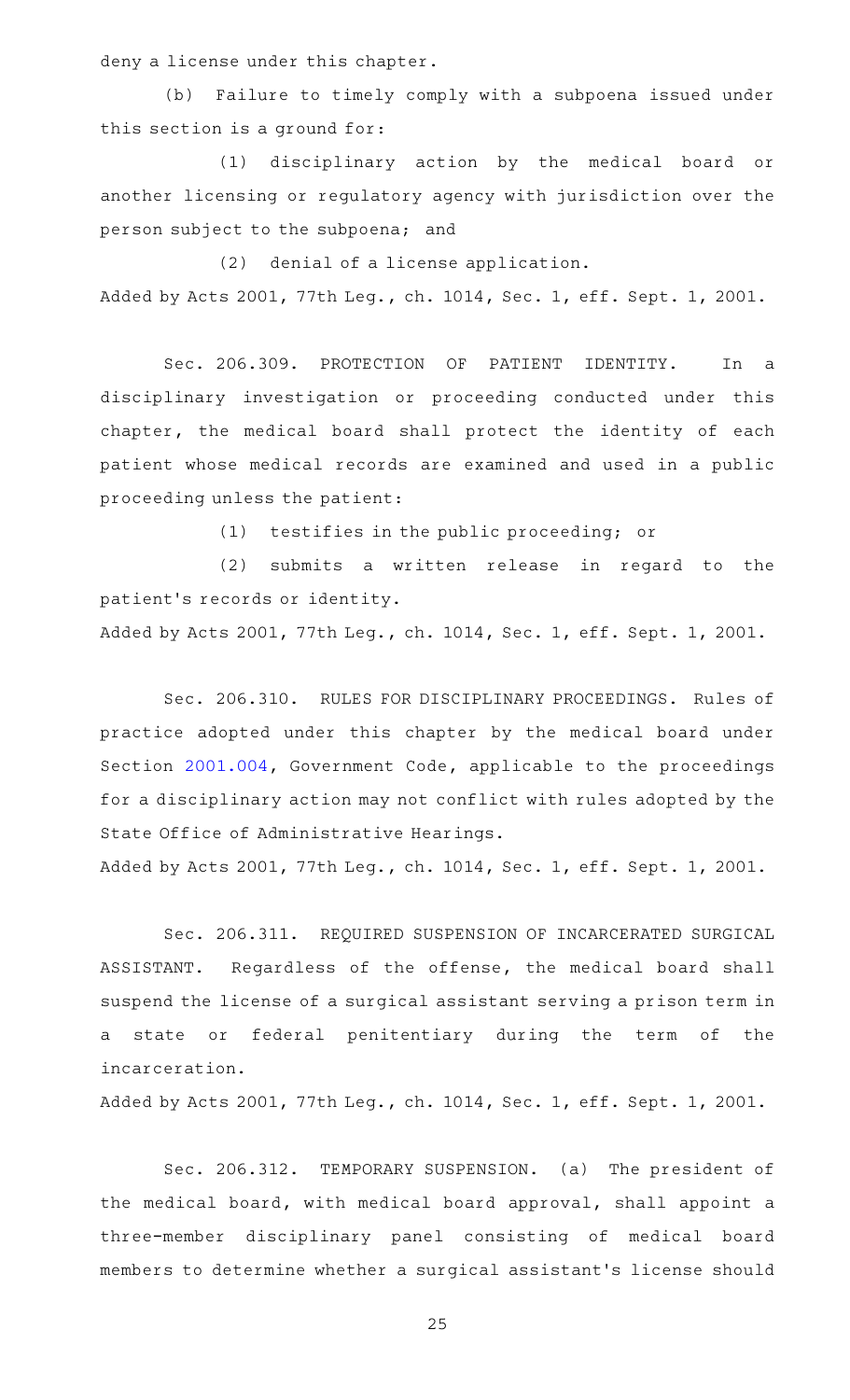be temporarily suspended.

(b) If the disciplinary panel determines from the evidence or information presented to the panel that a person licensed to practice as a surgical assistant would, by the person's continuation in practice, constitute a continuing threat to the public welfare, the disciplinary panel shall temporarily suspend the license of that person.

(c)AAA license may be suspended under this section without notice or hearing on the complaint if:

(1) institution of proceedings for a hearing before the medical board is initiated simultaneously with the temporary suspension; and

(2) a hearing is held under Chapter [2001](http://www.statutes.legis.state.tx.us/GetStatute.aspx?Code=GV&Value=2001), Government Code, and this chapter as soon as possible.

(d) Notwithstanding Chapter [551](http://www.statutes.legis.state.tx.us/GetStatute.aspx?Code=GV&Value=551), Government Code, the disciplinary panel may hold a meeting by telephone conference call if immediate action is required and convening the disciplinary panel at one location is inconvenient for any member of the panel. Added by Acts 2001, 77th Leg., ch. 1014, Sec. 1, eff. Sept. 1, 2001.

Sec. 206.313. INFORMAL PROCEEDINGS. (a) The medical board by rule shall adopt procedures under this chapter governing:

(1) informal disposition of a contested case under Section [2001.056](http://www.statutes.legis.state.tx.us/GetStatute.aspx?Code=GV&Value=2001.056), Government Code; and

(2) informal proceedings held in compliance with Section [2001.054](http://www.statutes.legis.state.tx.us/GetStatute.aspx?Code=GV&Value=2001.054), Government Code.

 $(b)$  Rules adopted under this section must require that:

(1) an informal meeting in compliance with Section [2001.054](http://www.statutes.legis.state.tx.us/GetStatute.aspx?Code=GV&Value=2001.054), Government Code, be scheduled not later than the 180th day after the date the medical board's official investigation of the complaint is commenced, unless good cause is shown by the board for scheduling the informal meeting after that date;

(2) the medical board give notice to the license holder of the time and place of the meeting not later than the 30th day before the date the meeting is held;

(3) the complainant and the license holder be provided an opportunity to be heard;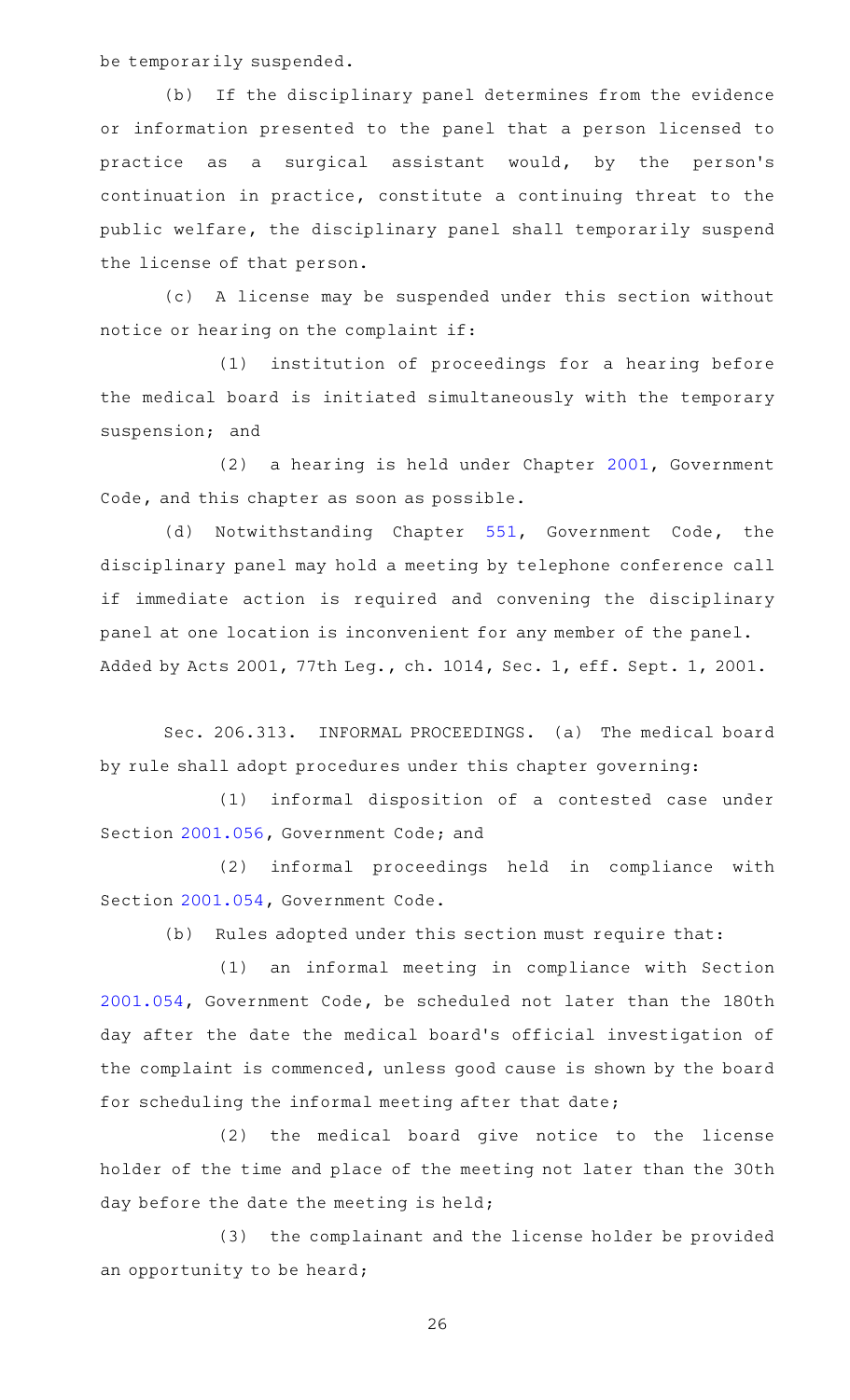(4) at least one of the medical board members or district review committee members participating in the informal meeting as a panelist be a member who represents the public;

(5) the medical board's legal counsel or a representative of the attorney general be present to advise the medical board or the board's staff; and

(6) a member of the medical board's staff be at the meeting to present to the panel the facts the staff reasonably believes it could prove by competent evidence or qualified witnesses at a hearing.

(c) An affected surgical assistant is entitled, orally or in writing, to:

(1) reply to the staff's presentation; and

(2) present the facts the surgical assistant reasonably believes the surgical assistant could prove by competent evidence or qualified witnesses at a hearing.

(d) After ample time is given for the presentations, the medical board panel shall recommend that the investigation be closed or shall attempt to mediate the disputed matters and make a recommendation regarding the disposition of the case in the absence of a hearing under applicable law concerning contested cases.

(e) If the license holder has previously been the subject of disciplinary action by the medical board, the board shall schedule the informal meeting as soon as practicable but not later than the deadline prescribed by Subsection (b)(1).

Added by Acts 2005, 79th Leg., Ch. 269 (S.B. [419](http://www.legis.state.tx.us/tlodocs/79R/billtext/html/SB00419F.HTM)), Sec. 4.06, eff. September 1, 2005.

Sec. 206.314. ROLES AND RESPONSIBILITIES OF PARTICIPANTS IN INFORMAL PROCEEDINGS. (a) A medical board or district review committee member that serves as a panelist at an informal meeting under Section [206.313](http://www.statutes.legis.state.tx.us/GetStatute.aspx?Code=OC&Value=206.313) shall make recommendations for the disposition of a complaint or allegation. The member may request the assistance of a medical board employee at any time.

(b) Medical board employees shall present a summary of the allegations against the affected surgical assistant and of the facts pertaining to the allegation that the employees reasonably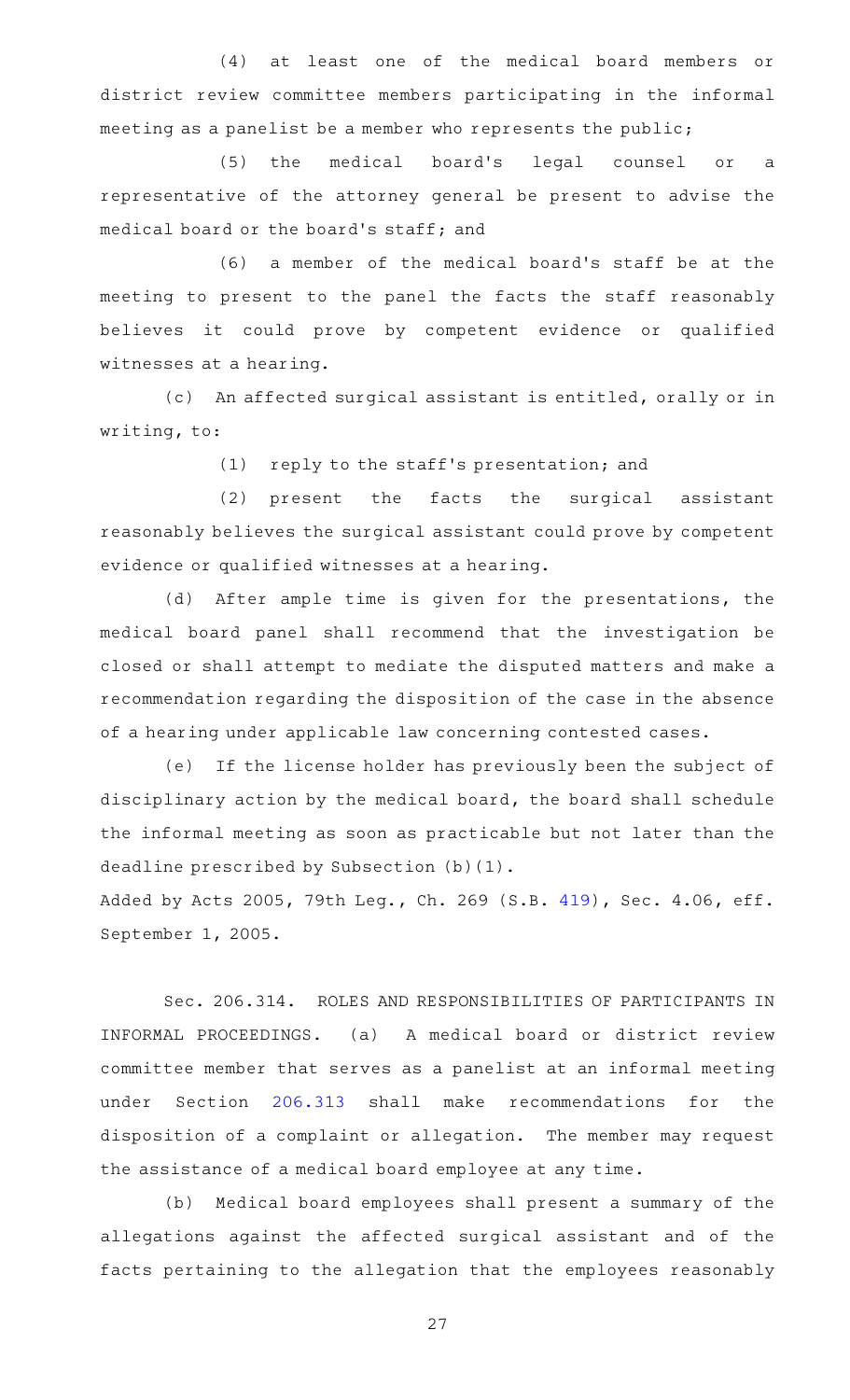believe may be proven by competent evidence at a formal hearing.

(c)AAA medical board attorney shall act as counsel to the panel and, notwithstanding Subsection (e), shall be present during the informal meeting and the panel 's deliberations to advise the panel on legal issues that arise during the proceeding. The attorney may ask questions of participants in the informal meeting to clarify any statement made by the participant. The attorney shall provide to the panel a historical perspective on comparable cases that have appeared before the medical board, keep the proceedings focused on the case being discussed, and ensure that the medical board's employees and the affected surgical assistant have an opportunity to present information related to the case. During the panel's deliberations, the attorney may be present only to advise the panel on legal issues and to provide information on comparable cases that have appeared before the medical board.

(d) The panel and medical board employees shall provide an opportunity for the affected surgical assistant and the surgical assistant 's authorized representative to reply to the board employees' presentation and to present oral and written statements and facts that the surgical assistant and representative reasonably believe could be proven by competent evidence at a formal hearing.

(e) An employee of the medical board who participated in the presentation of the allegation or information gathered in the investigation of the complaint, the affected surgical assistant, the surgical assistant 's authorized representative, the complainant, the witnesses, and members of the public may not be present during the deliberations of the panel. Only the members of the panel and the medical board attorney serving as counsel to the panel may be present during the deliberations.

 $(f)$  The panel shall recommend the dismissal of the complaint or allegations or, if the panel determines that the affected surgical assistant has violated a statute or medical board rule, the panel may recommend board action and terms for an informal settlement of the case.

(g) The panel's recommendations under Subsection (f) must be made in a written order and presented to the affected surgical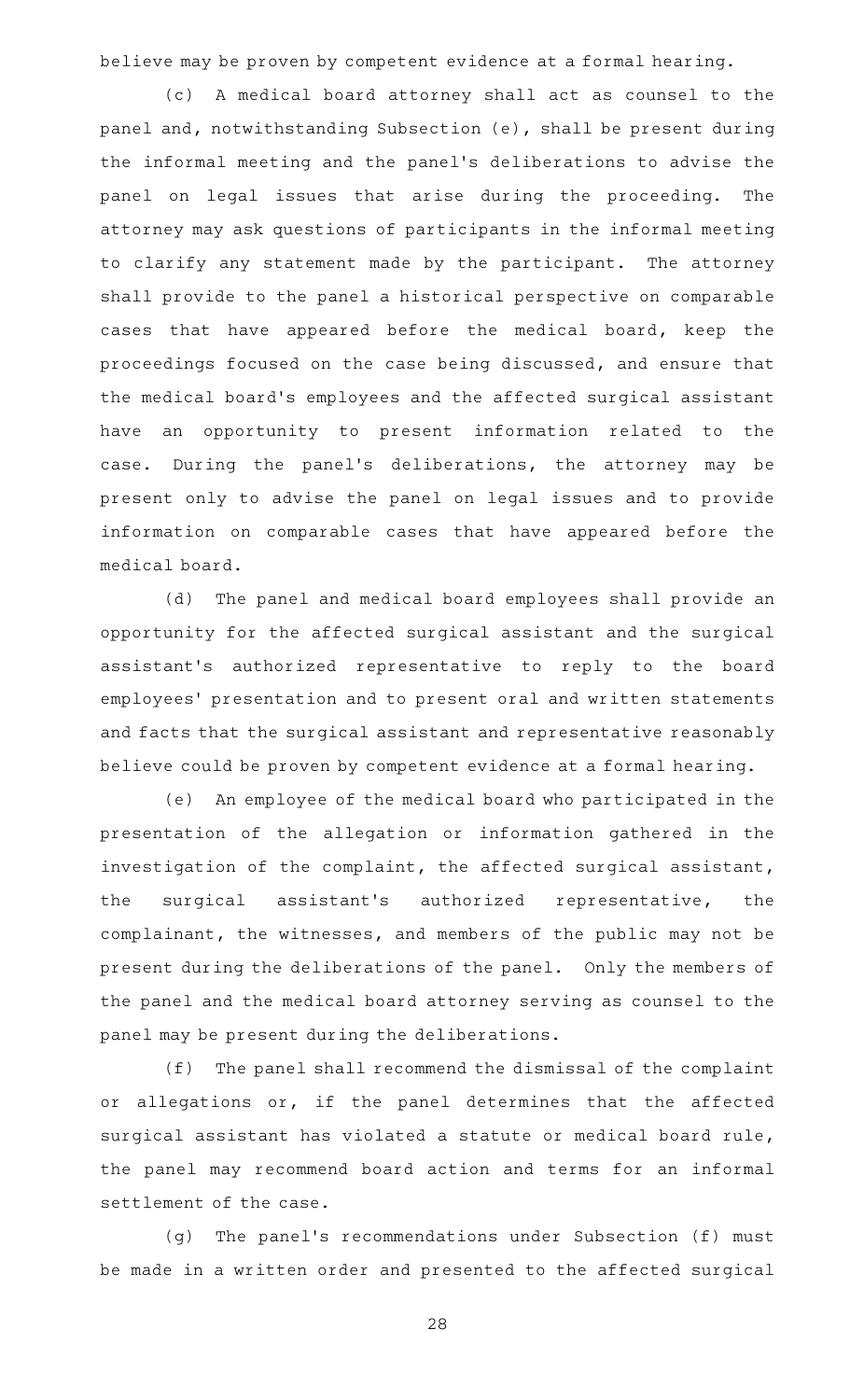assistant and the surgical assistant's authorized representative. The surgical assistant may accept the proposed settlement within the time established by the panel at the informal meeting. If the surgical assistant rejects the proposed settlement or does not act within the required time, the medical board may proceed with the filing of a formal complaint with the State Office of Administrative Hearings.

Added by Acts 2005, 79th Leg., Ch. 269 (S.B. [419](http://www.legis.state.tx.us/tlodocs/79R/billtext/html/SB00419F.HTM)), Sec. 4.06, eff. September 1, 2005.

Sec. 206.315. MEDICAL BOARD REPRESENTATION IN INFORMAL PROCEEDINGS. (a) In an informal proceeding under Section [206.313](http://www.statutes.legis.state.tx.us/GetStatute.aspx?Code=OC&Value=206.313), at least two panelists shall be appointed to determine whether an informal disposition is appropriate.

(b) The medical board may request members of a committee under Chapter [163](http://www.statutes.legis.state.tx.us/GetStatute.aspx?Code=OC&Value=163) to participate in an informal meeting under Section [206.313.](http://www.statutes.legis.state.tx.us/GetStatute.aspx?Code=OC&Value=206.313)

(c) Notwithstanding Subsection (a) and Section [206.313\(](http://www.statutes.legis.state.tx.us/GetStatute.aspx?Code=OC&Value=206.313)b)(4), an informal proceeding may be conducted by one panelist if the affected surgical assistant waives the requirement that at least two panelists conduct the informal proceeding. If the surgical assistant waives that requirement, the panelist may be either a physician or a member who represents the public.

(d) The panel requirements described by Subsection (a) do not apply to an informal proceeding conducted by the medical board under Section [206.313](http://www.statutes.legis.state.tx.us/GetStatute.aspx?Code=OC&Value=206.313) to show compliance with an order of the board. Added by Acts 2005, 79th Leg., Ch. 269 (S.B. [419](http://www.legis.state.tx.us/tlodocs/79R/billtext/html/SB00419F.HTM)), Sec. 4.06, eff. September 1, 2005.

## SUBCHAPTER H. ADMINISTRATIVE PENALTY

Sec. 206.351. ADMINISTRATIVE PENALTY. (a) The medical board by order may impose an administrative penalty against a person licensed under this chapter who violates this chapter or a rule or order adopted under this chapter.

(b) The penalty may be in an amount not to exceed  $$5,000$ . Each day a violation continues or occurs is a separate violation for